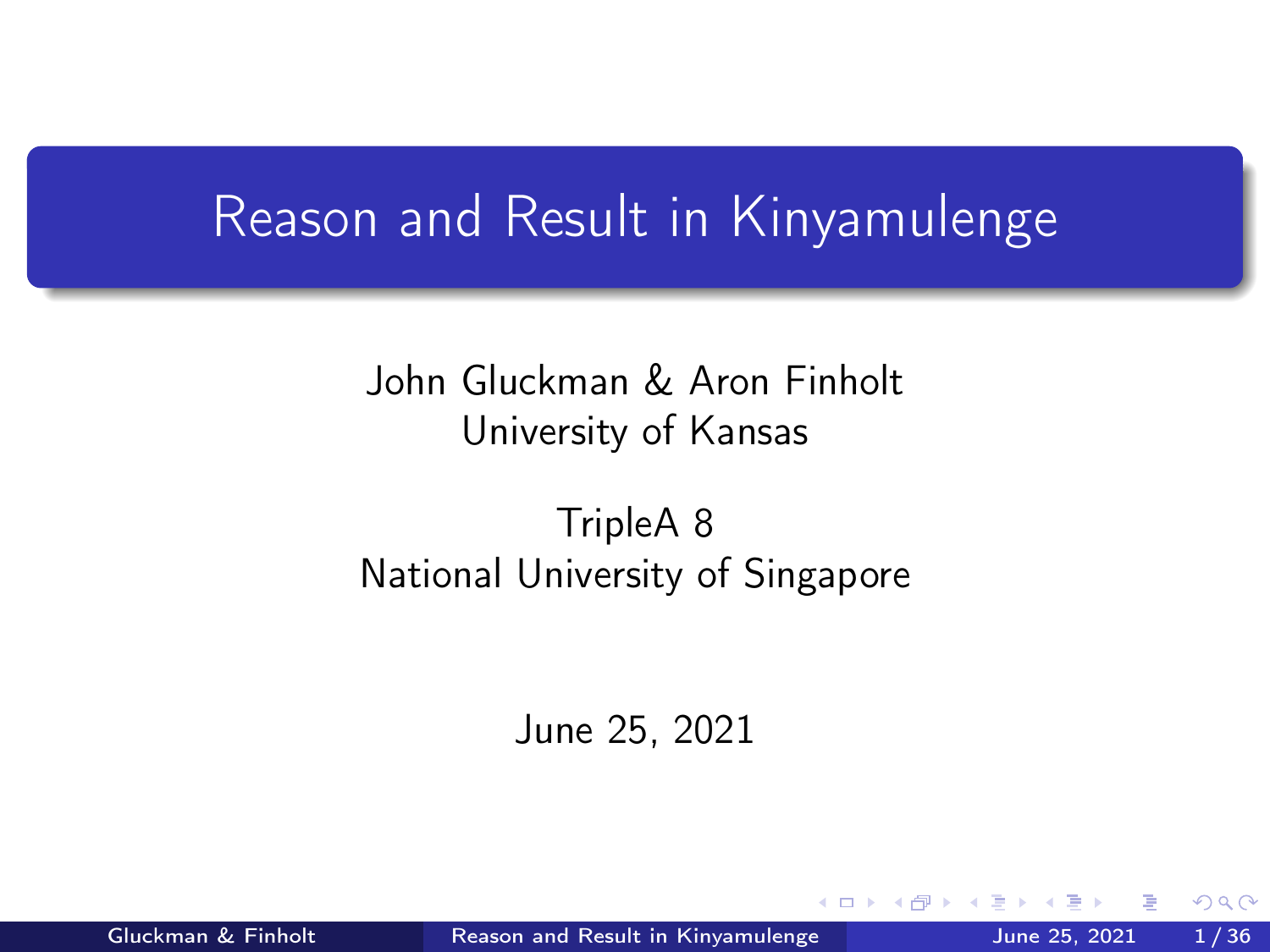<span id="page-1-0"></span>We today report on on-going work investigating causal dependencies between clauses:

- Reason-clauses: Adverbial clauses that provide a "reason" for the eventuality/situation in the main clause ( $\approx$ because)
- Result-clauses: Adverbial clauses that provide a "result" of the eventuality/situation in the main clause ( $\approx$ so that)

Recent work illustrates that there are complex issues concerning perspective in reason-clauses (and by extension result-clauses) [\(Charnavel, 2019\)](#page-34-0) (See also [Karttunen 1971;](#page-34-1) [Dowty 1979;](#page-34-2) [Stephenson 2007\)](#page-35-1).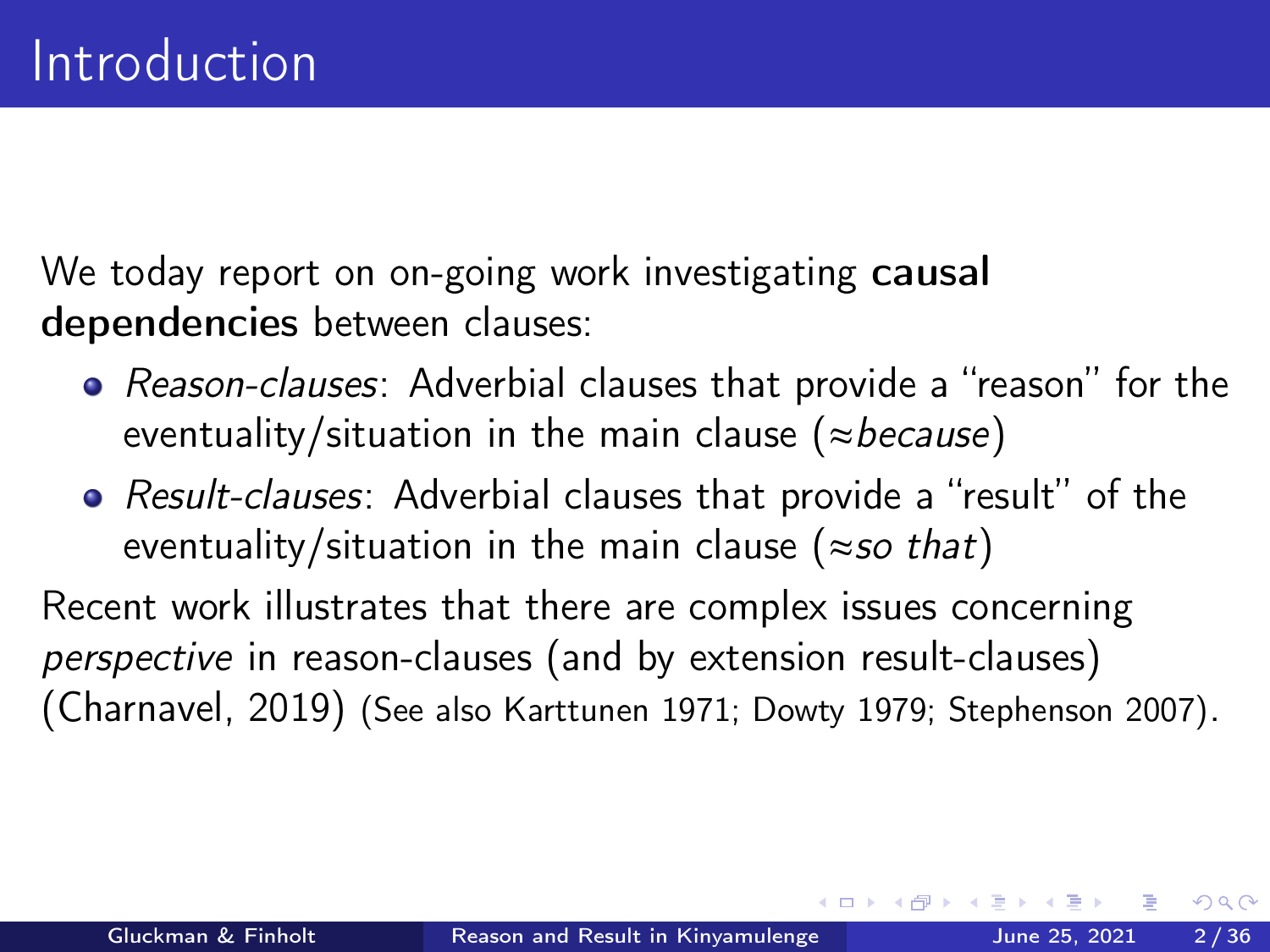We evaluate this work looking at Kinyamulenge, a dialect of Kinyarwanda (Bantu).

Kinyamulenge appears to lexicalize a predicted distinction in one locus of perspective in reason/result clauses.

- $\bullet$  The complementizer  $k\acute{o}$  indicates attitudinal perspective of the speaker.
- The complementizer ngo indicates perspective of an event participant—not necessarily the speaker.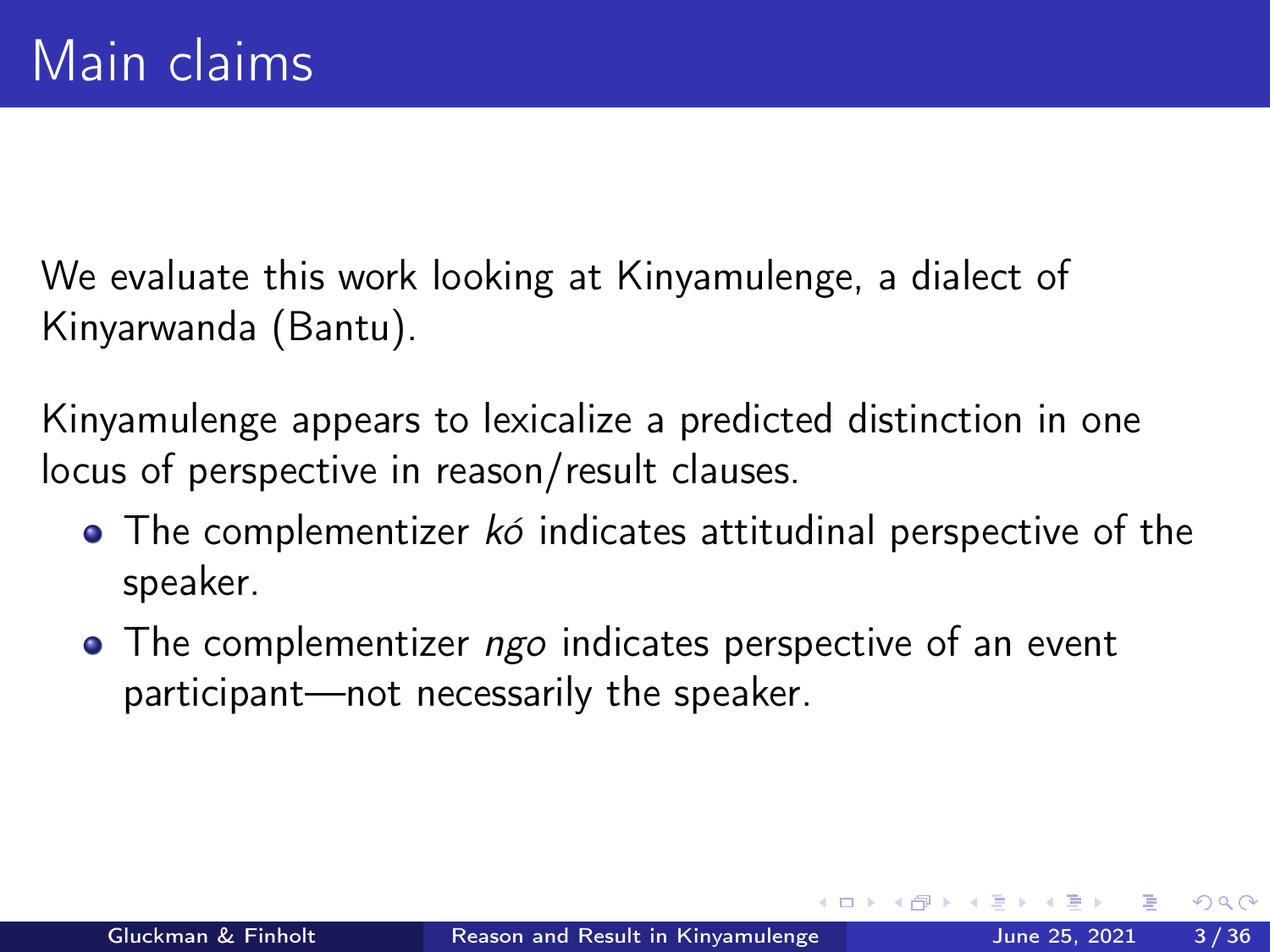

- <sup>2</sup> [Language background](#page-4-0)
- <sup>3</sup> [Data: reason clauses](#page-7-0)
- [Data: result clauses](#page-12-0)





€⊡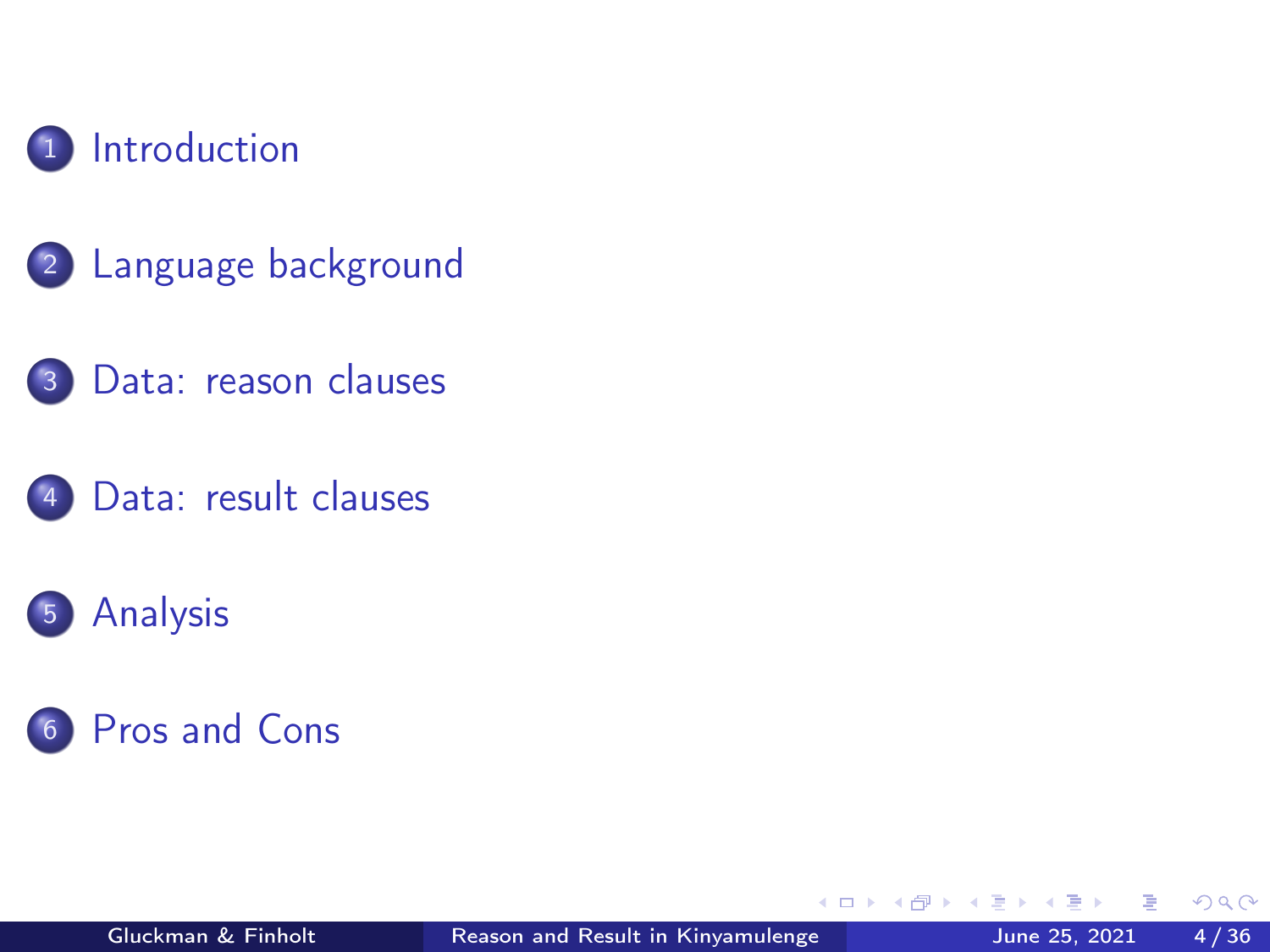<span id="page-4-0"></span>Kinyamulenge is a "dialect" of Kinyarwanda (JD 61 kin) spoken in South Kivu DRC. It is mutually intelligible with Kinyarwanda and Kirundi (as well as the "dialects" Kinyabwisha and Rufumbira).

Banyamulenge are heavily oppressed in DRC, considered outsiders in the region, though they have lived there for centuries.

Very little formal documentation, given its dialect status (but see [Zorc](#page-35-2) [and Nibagwire \(2007\)](#page-35-2); [Nassenstein \(2016\)](#page-35-3) for comparative observations)

The data today was collected in Kansas, working with a native speaker who represents a sizable  $(>100)$  number of resettled Banyamulenge refugees from DRC in Kansas.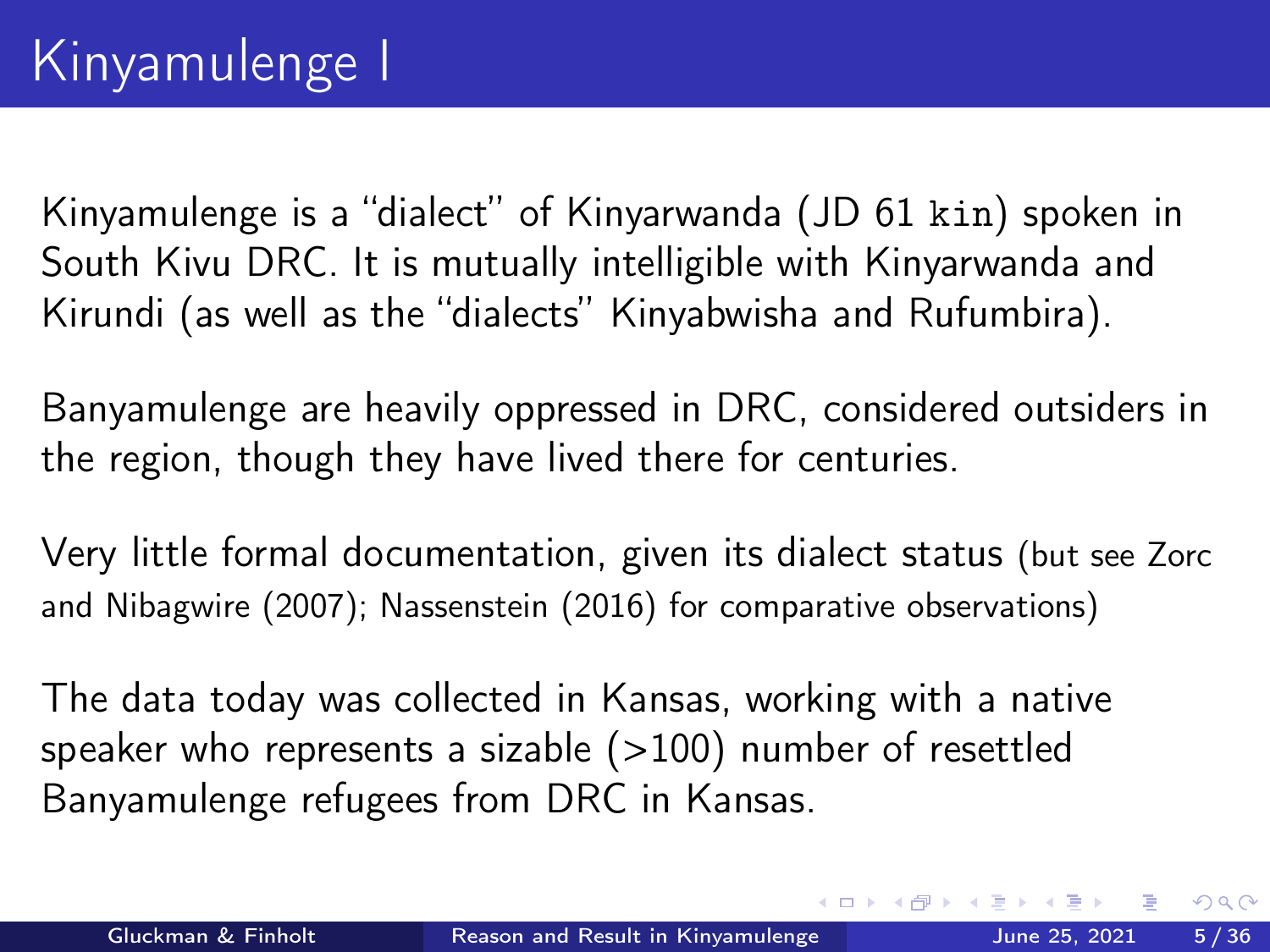# Kinyamulenge II



 $\Box$ 

#### Democratic Republic of Congo

Gluckman & Finholt **[Reason and Result in Kinyamulenge](#page-0-0)** June 25, 2021 6/36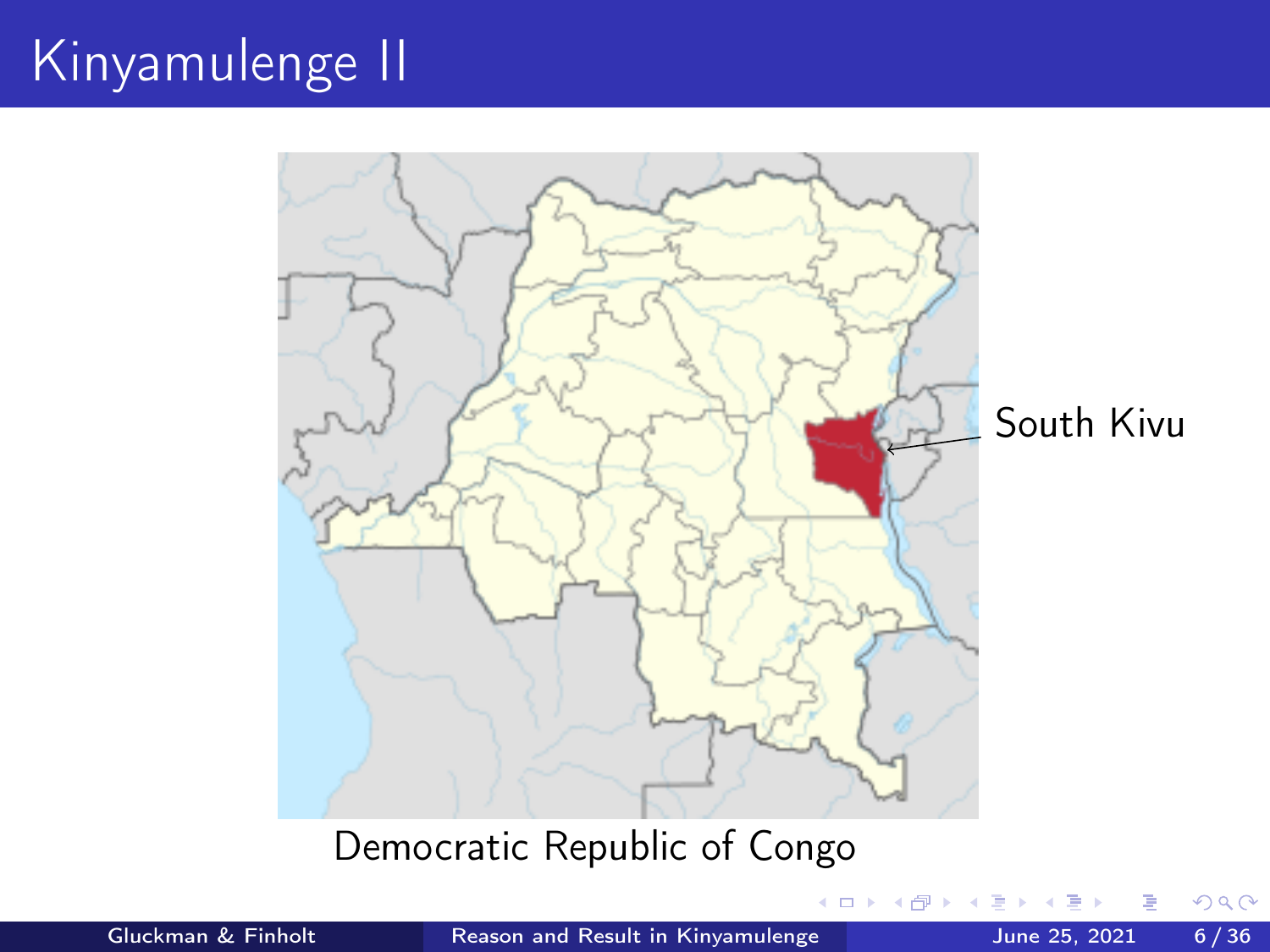Kinyamulenge exhibits typical Bantu properties:

- SVO, but information structure plays a major role in word order.
- Extensive noun class system
- Extensive verbal morphology ("extensions")
- Multiple tenses, aspects
- (1) Paul a-za-tek-er-a Paul 1SM-FUT-cook-APPL-FV Maria 9NC-goat Maria i-hene 'Paul will cook goat for Mary.'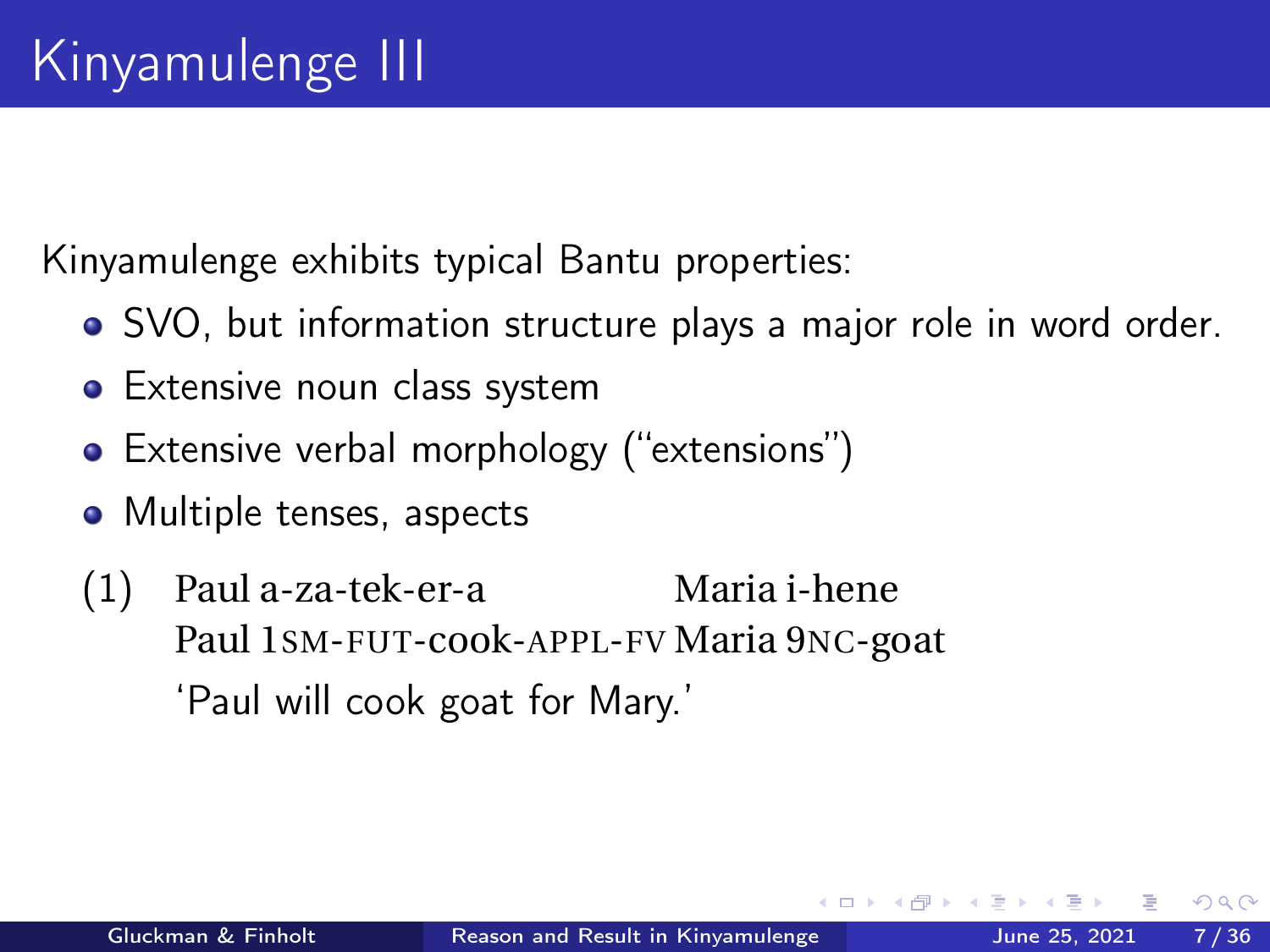<span id="page-7-0"></span>The situation/eventuality of the main clause is construed as causally dependent on a reason clause.

(2) John went to the hospital because Mary was sick

 $r$ eason clause  $\rightarrow$  main clause

Reason clauses come in different "flavors," depending on the temporal overlap between the clauses [\(Dowty, 1979\)](#page-34-2). This doesn't appear to affect the data below.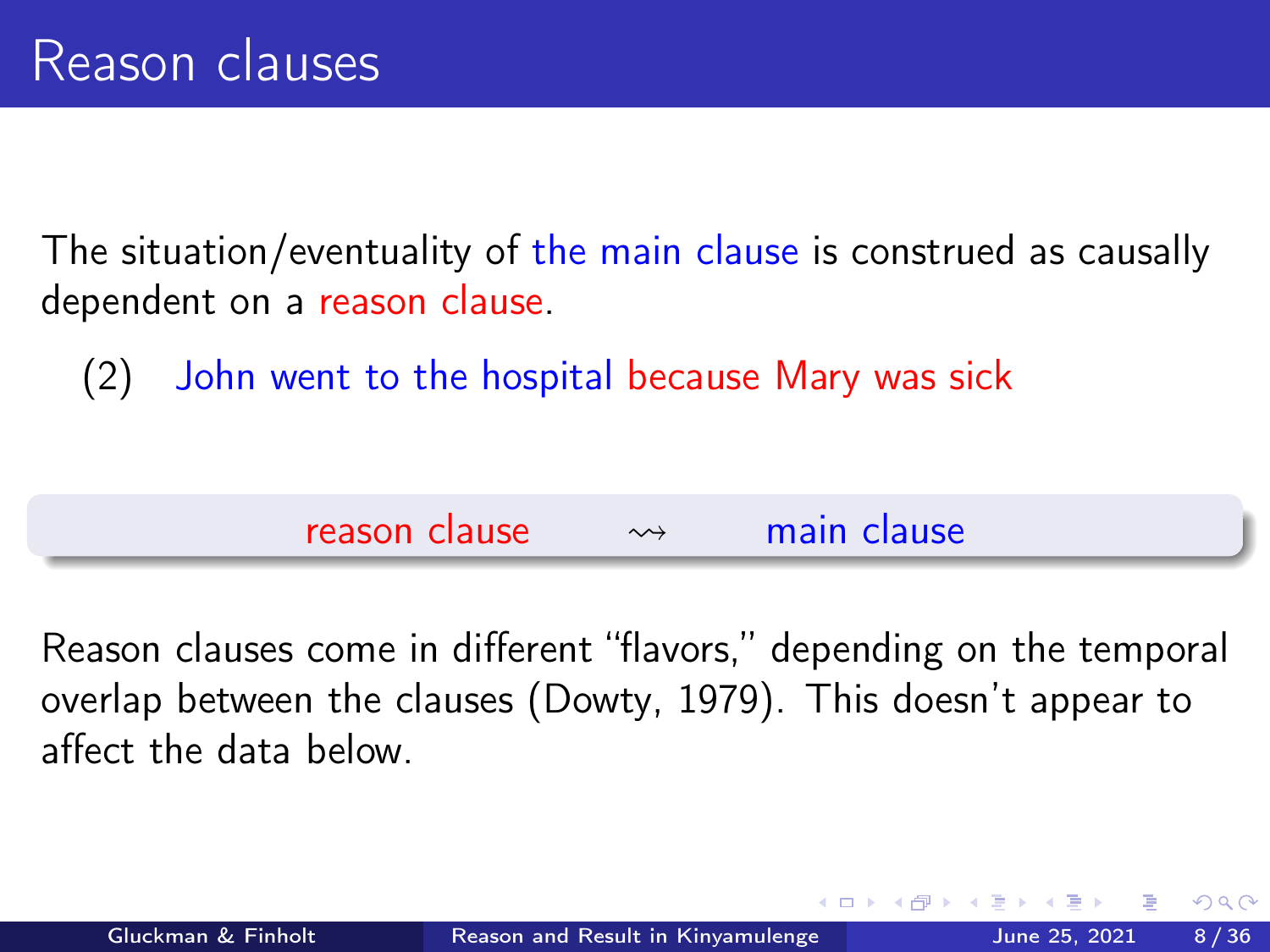Basic reason clauses in Kinyamulenge involve the optional subordinator kuvera 'because' and the complementizer kó.

(3) Yohana ya-gi-ye kwaa mu-ganga (kuvera) **kó** John 1SM-go-ASP to 3NC-hospital because COMP Maria Maria ya-ra-rwa-iy-a 1SM-PRES-be.sick-ASP-FV

'John went to the hospital because Mary is sick.'

The adverbial clause may precede or follow the main clause.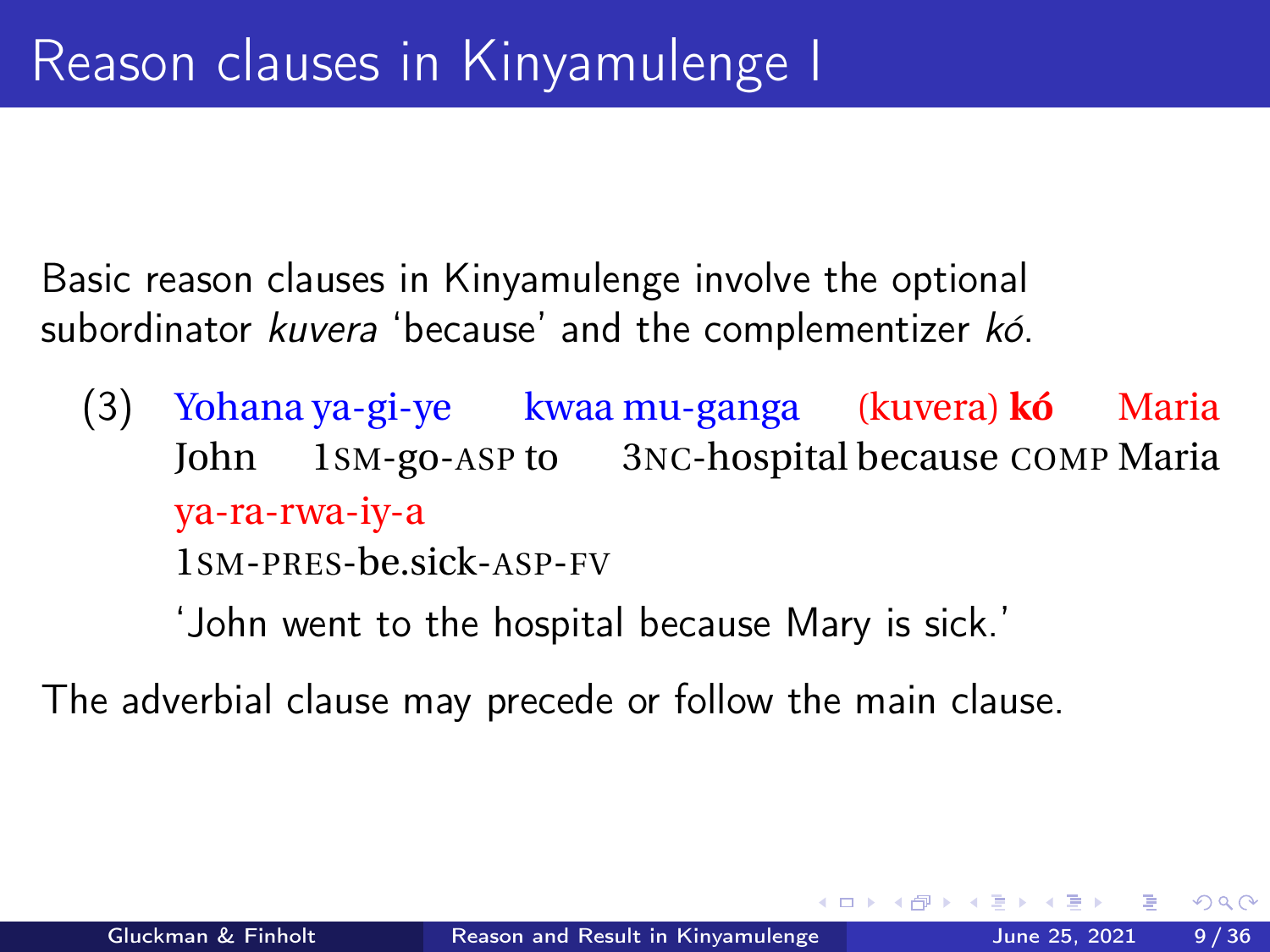## Reason clauses in Kinyamulenge II

Reason clauses may also be headed by the complementizer ngo, which indicates that only the subject of the main clause believes the adverbial clause to be true.

(4) John heard that Maria is sick, so he decided to visit her in the hospital. But everyone knows Mary was never sick; she was just faking.

Yohana ya-gi-ye kwaa mu-ganga **ngo** Maria John 1SM-go-ASP to 3NC-hospital **COMP** Maria ya-ra-rwa-iy-e 1SM-PRES-be.sick-ASP-SBJV

'John went to the hospital because Mary is sick.'

Note that *ngo* appears to require some other modal element in the adverbial clause, either subjunctive mood (indicated with final -e), or an overt modal verb.  $\Omega$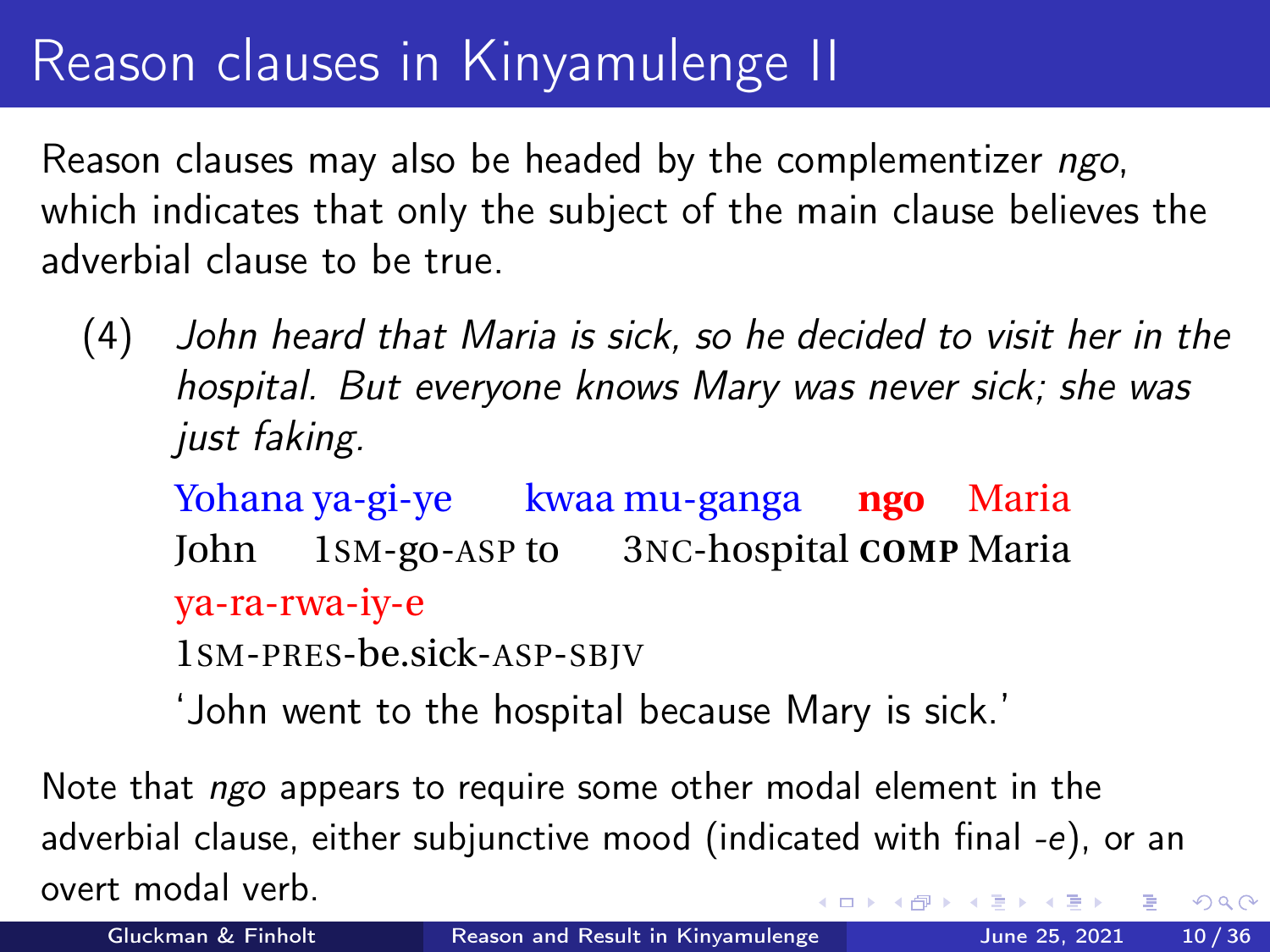Because ngo-clauses serve to "distance" the speaker from the adverbial clause, they are compatible with continuations that in which the speaker denies the truth of the adverbial clause. Kó clauses on the other hand commit the speaker to a belief in the adverbial clause.

- (5) . . . ariko nti-ya-ra-rwa-iye but NEG-1SM-PRES-be.sick-ASP ' but she's not sick'
- $\bullet$  felicitous after because<sub>ngo</sub> Mary is sick.
- $\bullet$  infelicitous after because<sub>kó</sub> Mary is sick.

つひひ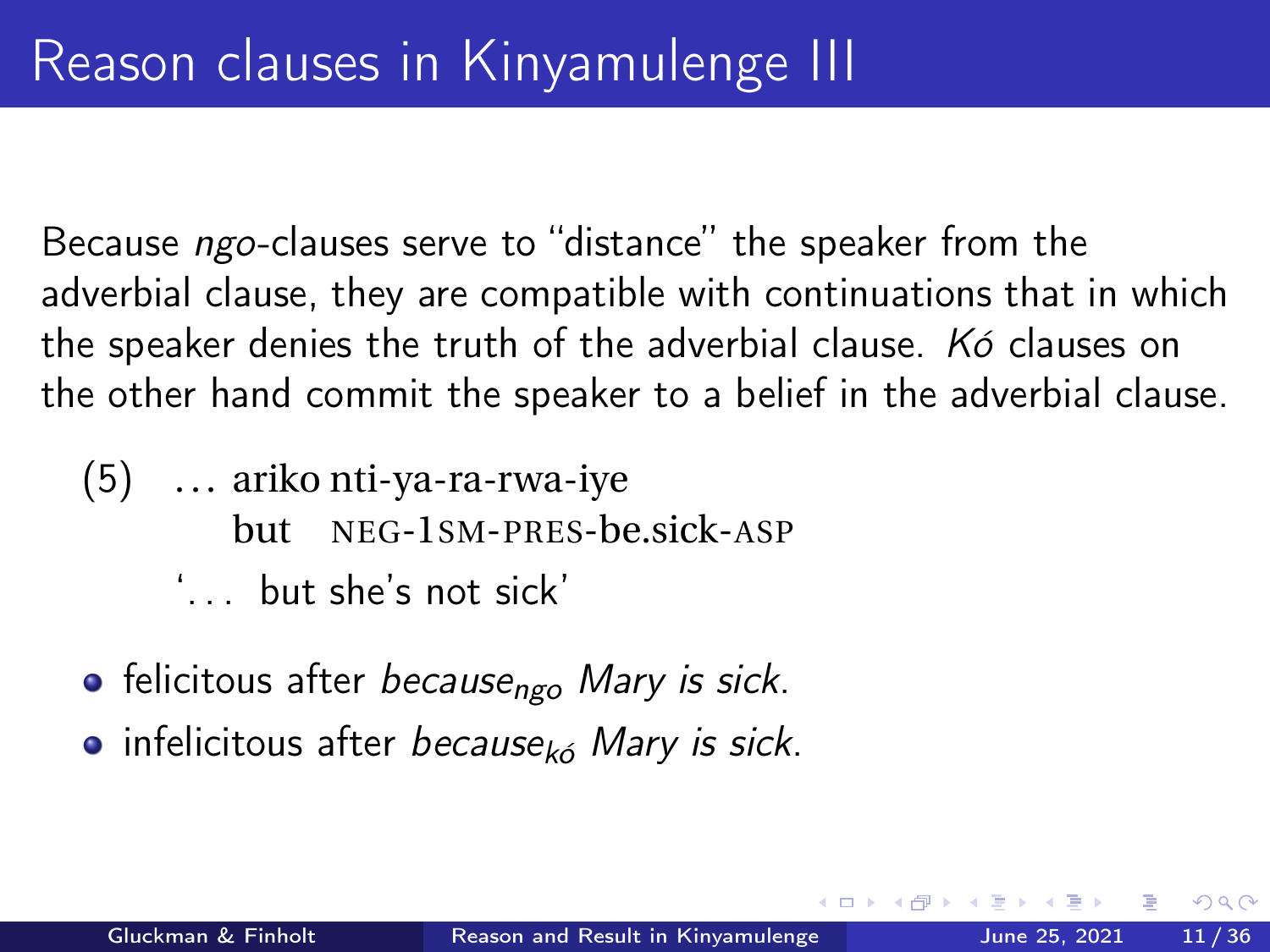Clauses which can only reflect speaker-oriented epistemic knowledge (since-clauses; [Charnavel 2017\)](#page-34-3) may only appear with kó.

(6) Maria a-shobor-a kuba a-ri oMunyamulenge Mary 1SM-MOD-FV COP 1SM-COP Munyalenge, kó/\*ngo a-vug-a iKinyamulenge COMP 1SM-speak-FV Kinyamulenge

'Mary must be Munyamulenge, since she speaks Kinyamulenge.'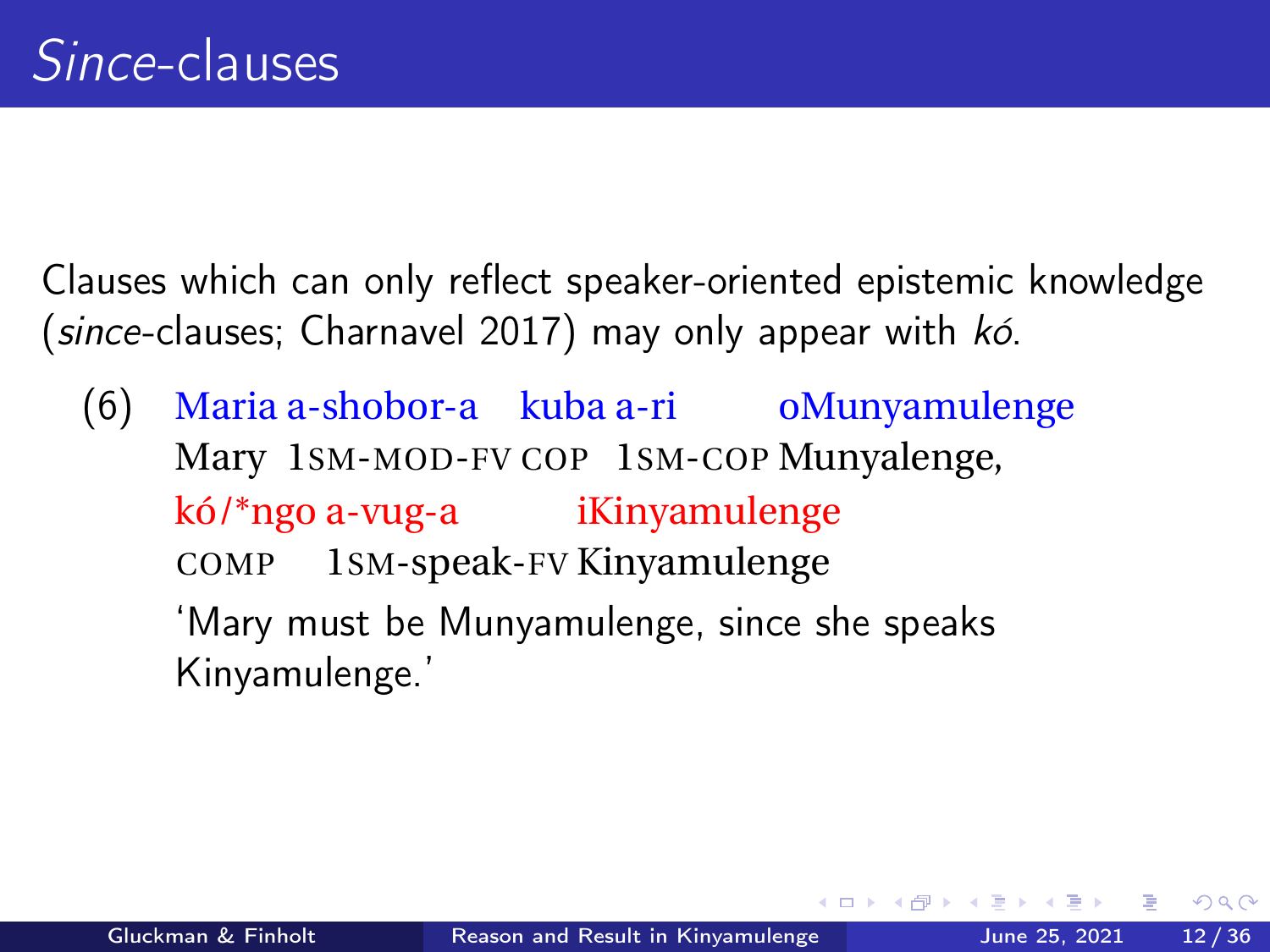<span id="page-12-0"></span>The situation/eventuality of a result clause is construed as causally dependent on the main clause.

(7) John went to Kigali, so that he could talk to Mary.

| main clause | $\rightsquigarrow$ | result clause |
|-------------|--------------------|---------------|
|             |                    |               |

Like reason-clauses, result-clauses also come in different "flavors" (see e.g., [Meier 2001,](#page-35-4) [2003;](#page-35-5) [Schmidtke-Bode 2009\)](#page-35-6).

(Note that here we're only interested in *finite* result clauses, and put aside nonfinite result clauses, e.g., "purpose/rationale/telic clauses"; [Whelpton](#page-35-7) [1995\)](#page-35-7)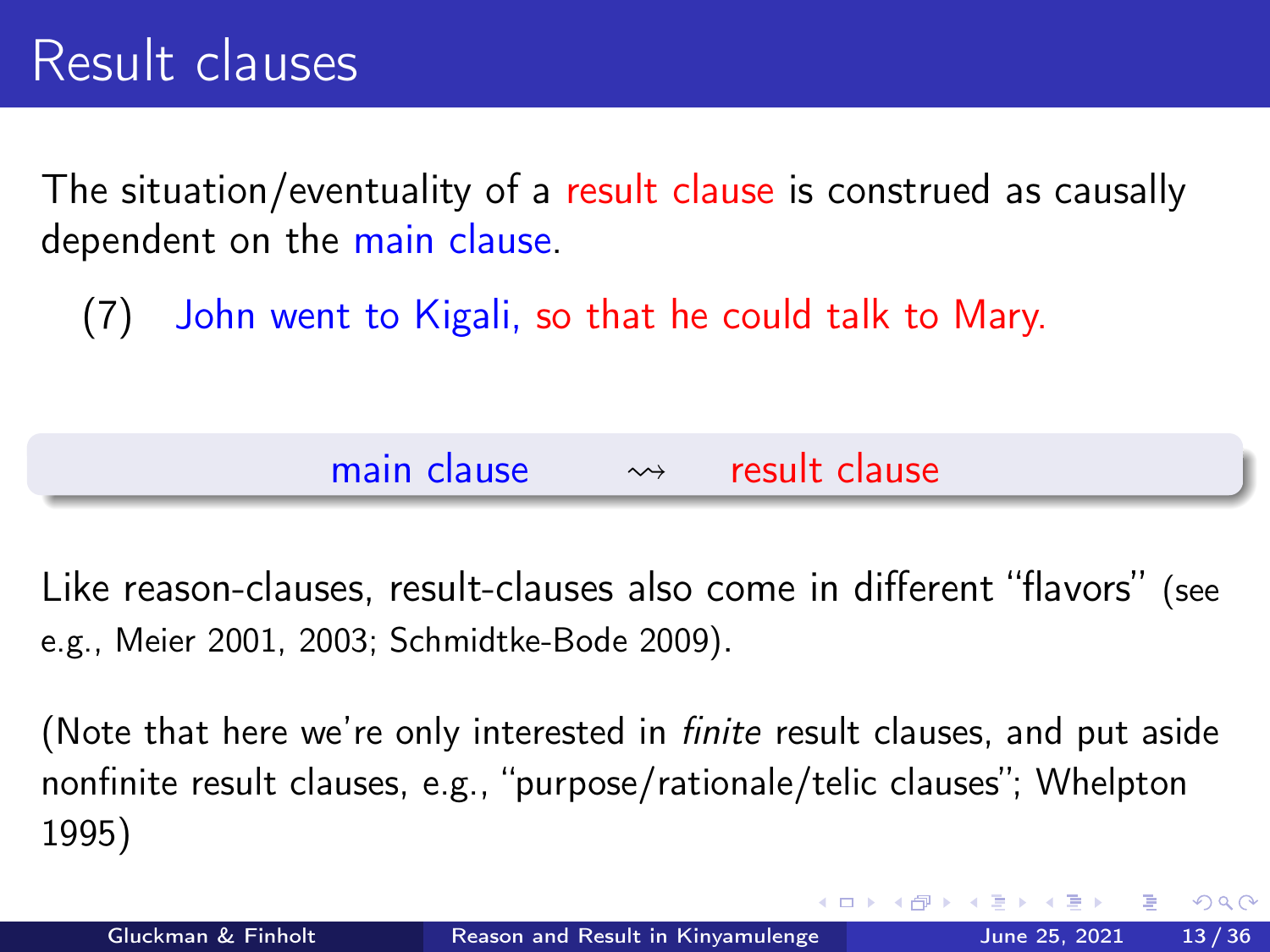Basic result clauses in Kinyamulenge involve the optional subordinator kugira 'so that' and the complementizer ngo.

<span id="page-13-0"></span>(8) Yohana ya-shir-ye kompyuta mu=i-somero (kugira) John 1SM-put-ASP computer in=9NC-library so.that **ngo COMP** every 1.person 1SM-MOD-FV 15NC-9OM-use-FV muri wese a-shobor-a ku-yi-koresh-a 'John put the computer in the library so that everyone can use it.'

[\(8\)](#page-13-0) illustrates a typical use of a result clause in describing the intentions of a volitional entity in the main clause.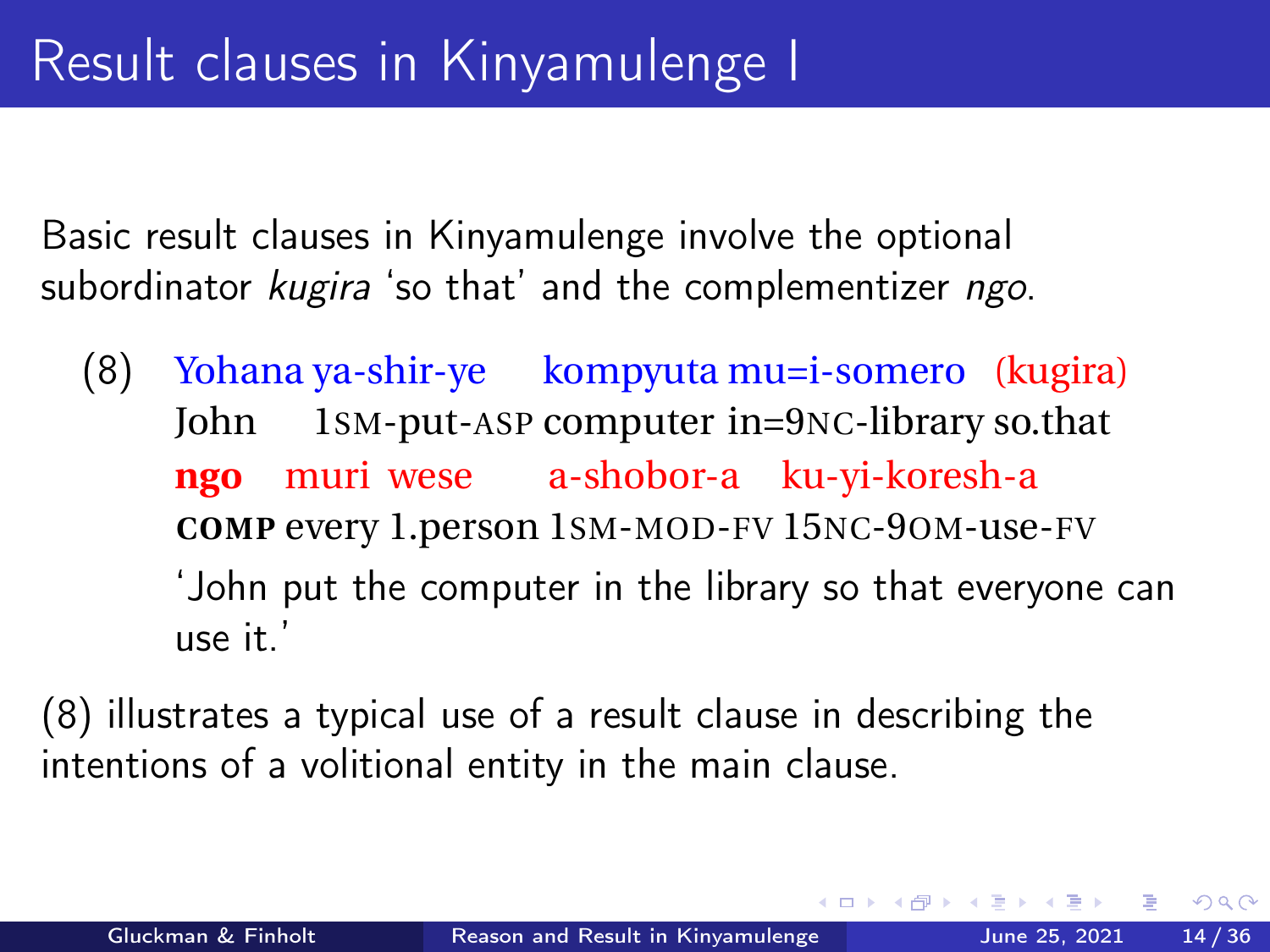In the absence of such a volitional entity, the complementizer  $k\acute{o}$  may also head a result clause.

- (9) kompyuta i-ri mu=i-somero **kó** muri computer 9SM-COP in=9NC-library **COMP** 1person every wese a-shobor-a ku-yi-koresh-a 1SM-MOD-FV 15NC-9OM-use-FV
	- 'The computer is in the library so that everyone can use it.'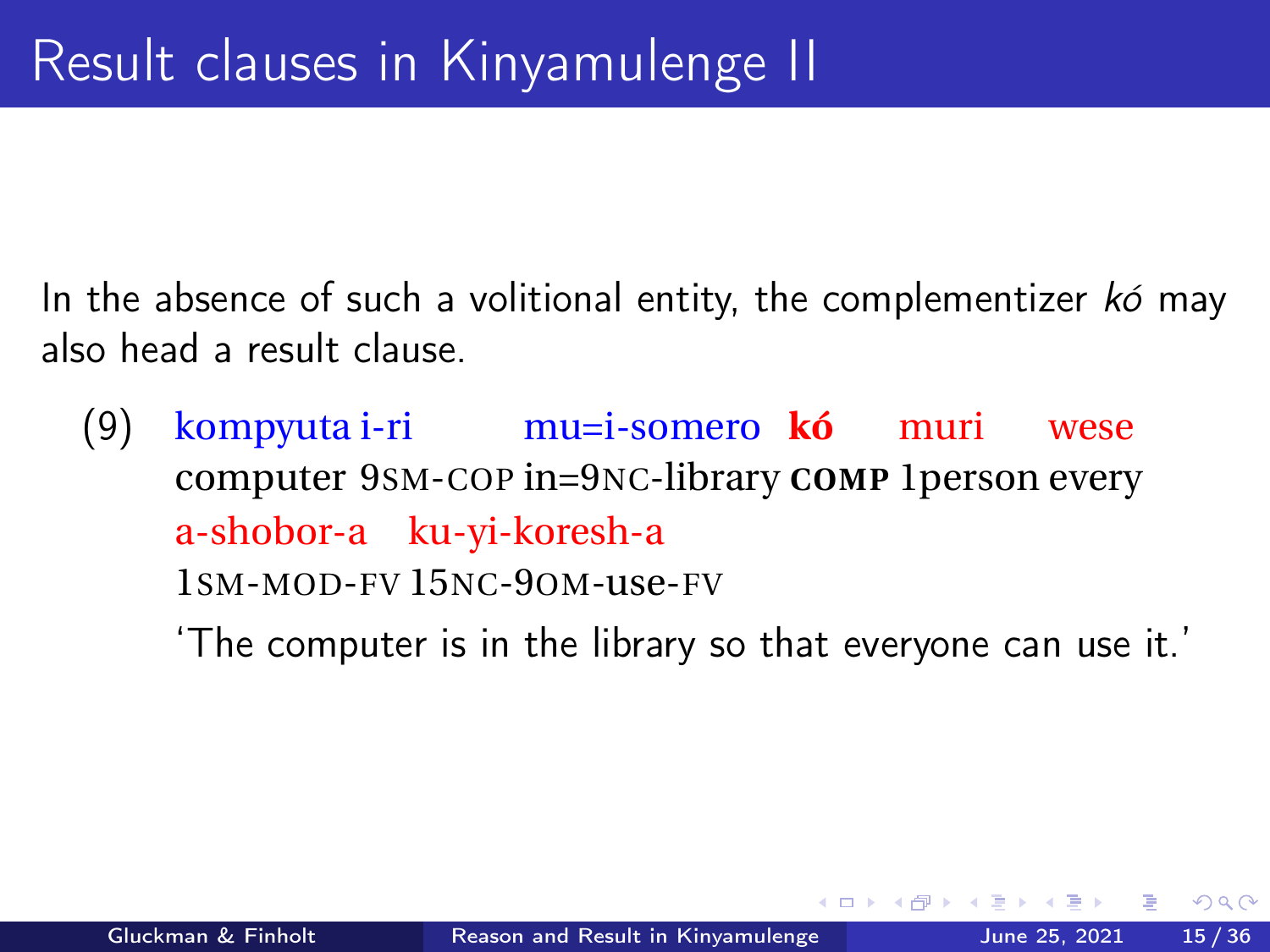Alternations as in  $(10)$  again suggest that the difference between  $k\acute{o}$ and *ngo* is one of "perspective."

- <span id="page-15-0"></span>(10) Maria ya-rus-ye kó/ngo y-iig-{a,e} Mary 1SM-be.tired-ASP COMP 1SM-study-FV 'Mary is so tired that she cannot study.'
	- With kó, this is an observation about Mary; she has completely stopped studying.
	- With ngo, this is an observation about Mary's mental state; she doesn't want to study.
- NB: The result clause does not actually contain any overt negation—a fact that we cannot currently explain.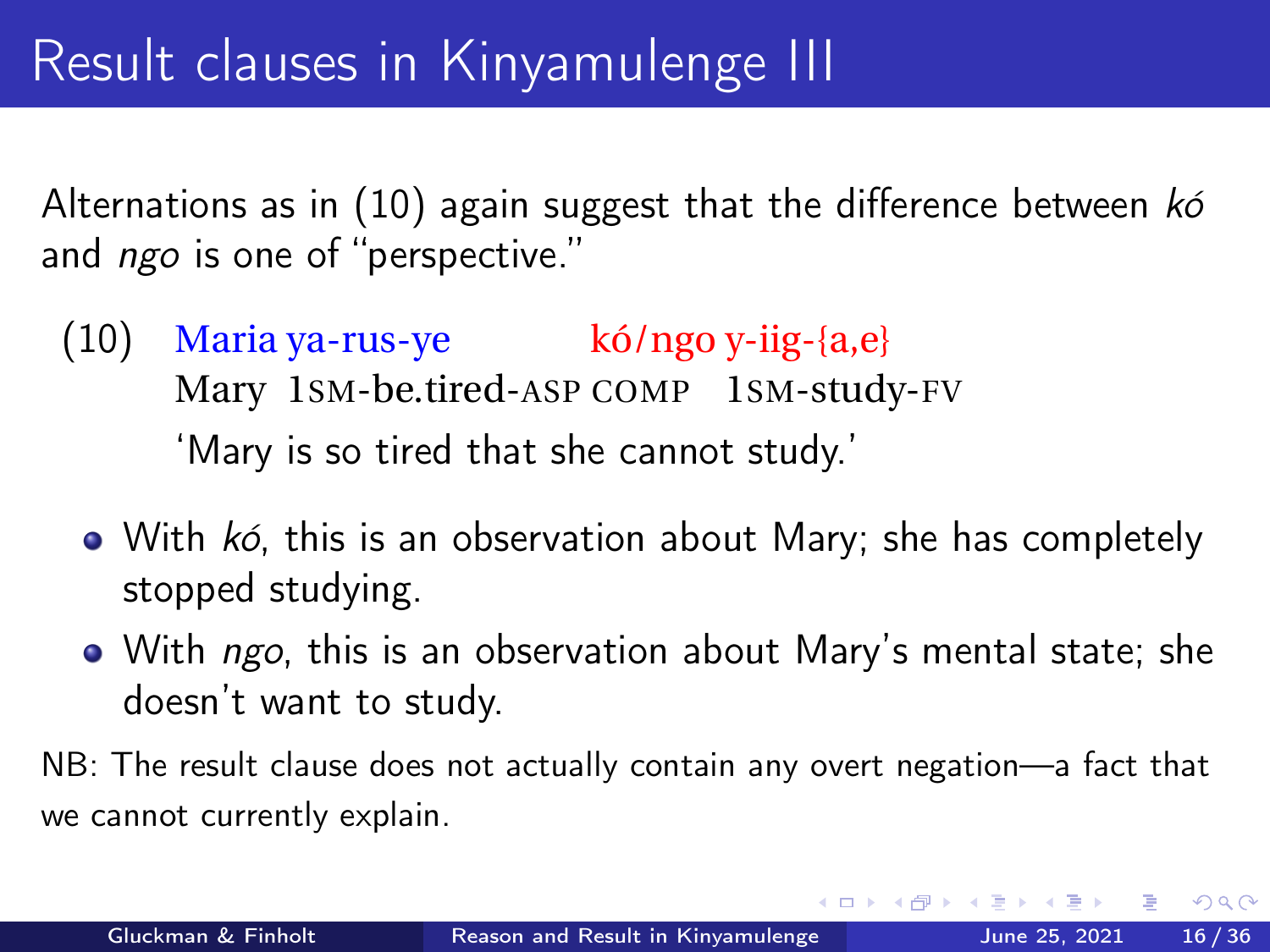### Observation #1: Usage

- Reason clauses :  $k\acute{o}$  is preferred, but  $ngo$  is possible.
- Result clauses :  $ngo$  is preferred, but  $k\acute{o}$  is possible.

## Observation #2: Meaning

- kó  $\rightsquigarrow$  speaker-belief
- ngo  $\rightsquigarrow$  someone else's belief

Our analysis ultimately aims to capture these two observations, and at the same time pave the way for uses of  $k\acute{o}$  and ngo outside of reason-/result-clauses.

つひひ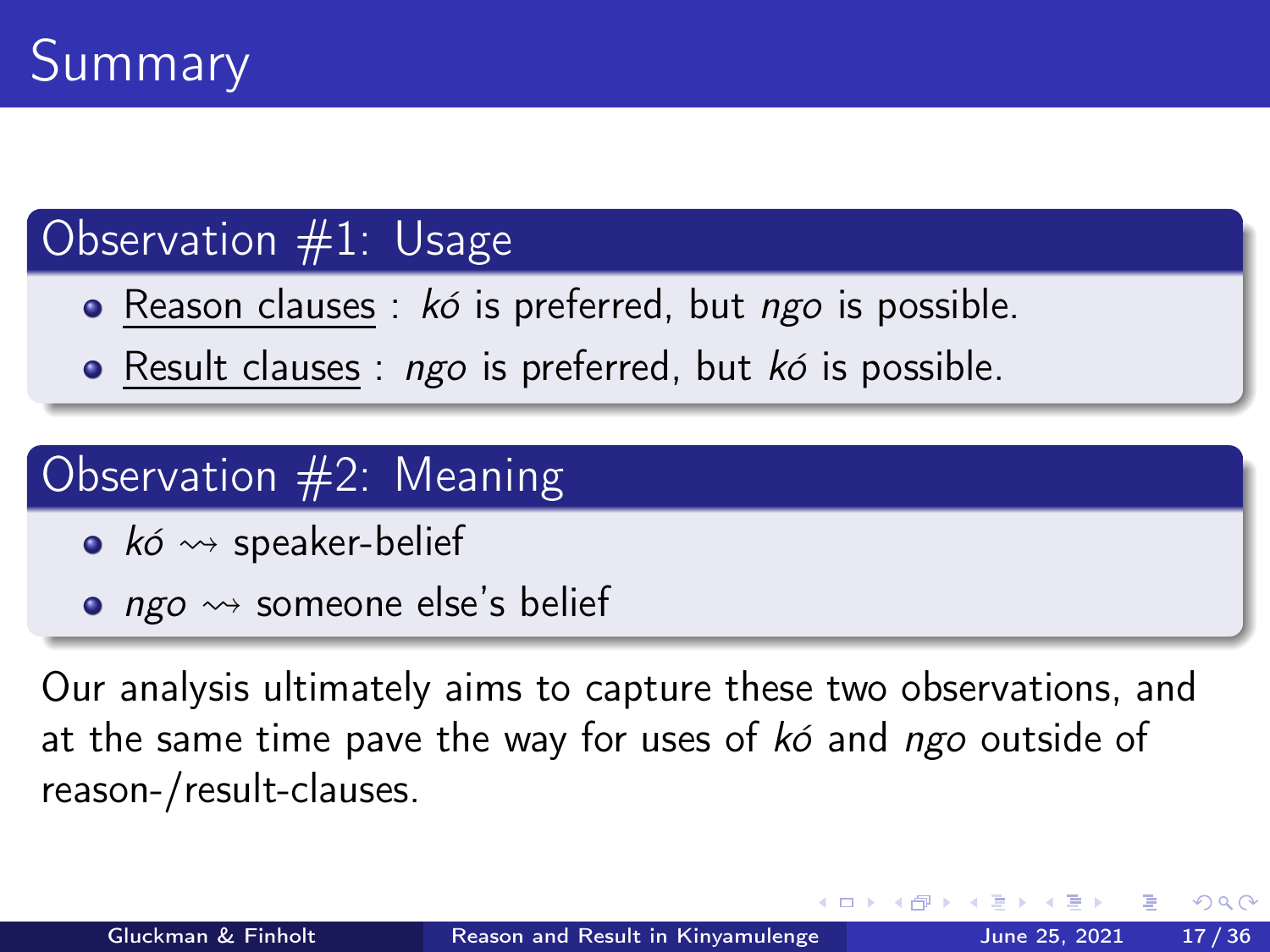<span id="page-17-0"></span>[Charnavel \(2019\)](#page-34-0): Reason-clauses involve two perspectival loci.

 $(11)$   $\left[\text{Main clause}\ \cdots\ \left[\text{Adverbial clause }j\ \text{because}\ \left[\ l\ \cdots\ \right]\ \right]\ \right]$ 

- $\bullet$  The causal judge *j* evaluates the causal dependency between the two clauses. In root clauses, the causal judge must include the speaker (that is, the closest attitudinal center), and may include an event participant.
- The logophoric center / evaluates the attitudinal content of the because-clause. The logophoric center may be the speaker (the closest attitudinal center), an event participant, or both.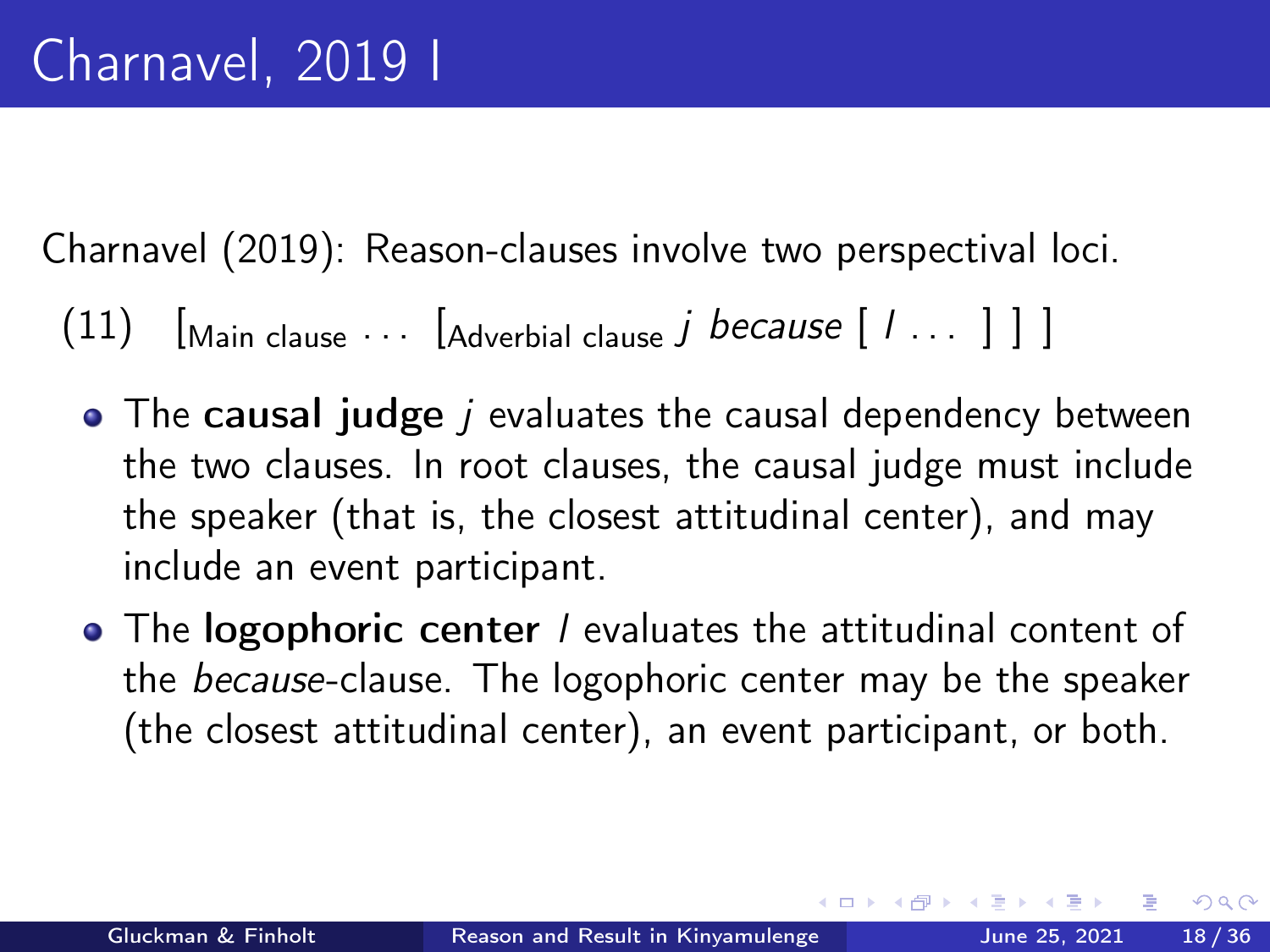For instance, an epistemic modal in the adverbial clause may force local construal of the attitudinal content.

- <span id="page-18-0"></span>(12) Liz left the party because things might have spiraled out of control. [\(Charnavel, 2019,](#page-34-0) 394)
	- Causal judge of  $(12)$  = the speaker and Liz
	- Logophoric center of the *because*-clause  $=$  Liz

つひひ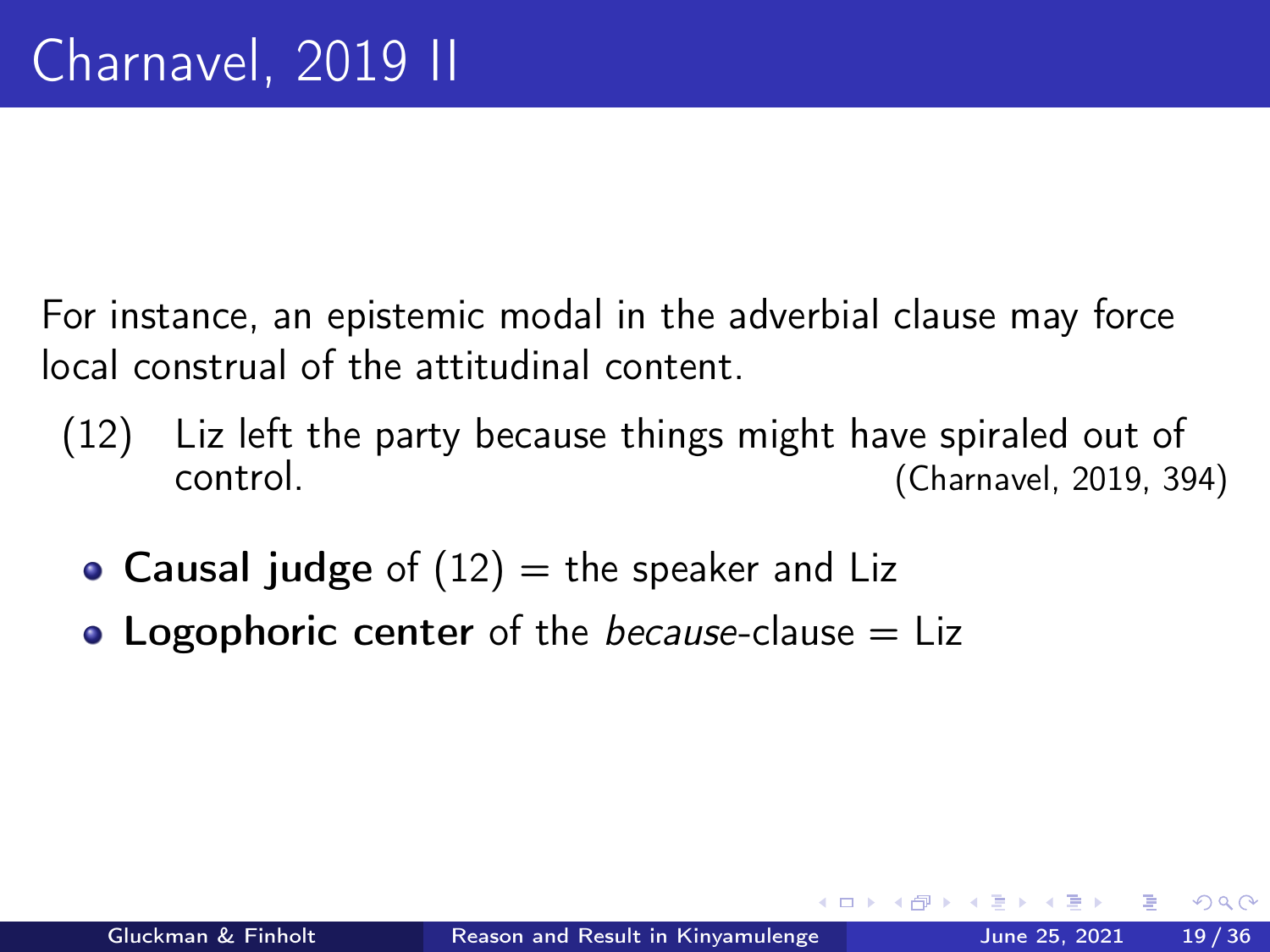Applied to Kinyamulenge, the choice of complementizer is simply sensitive to who is included in the **logophoric center** *l*.

- (13)  $\left[\begin{array}{ccc} \text{Main clause} & \dots & \text{[Adverbial clause } & j \text{ because } \end{array} \right]$  /  $\left[\begin{array}{ccc} \text{A}{d} & \text{I} \end{array} \right]$ 
	- $k\acute{o} \rightarrow$  logophoric center includes the speaker (that is, the closest attitudinal center).
	- $ngo \rightarrow logophoric center$  is bound by a main clause event participant.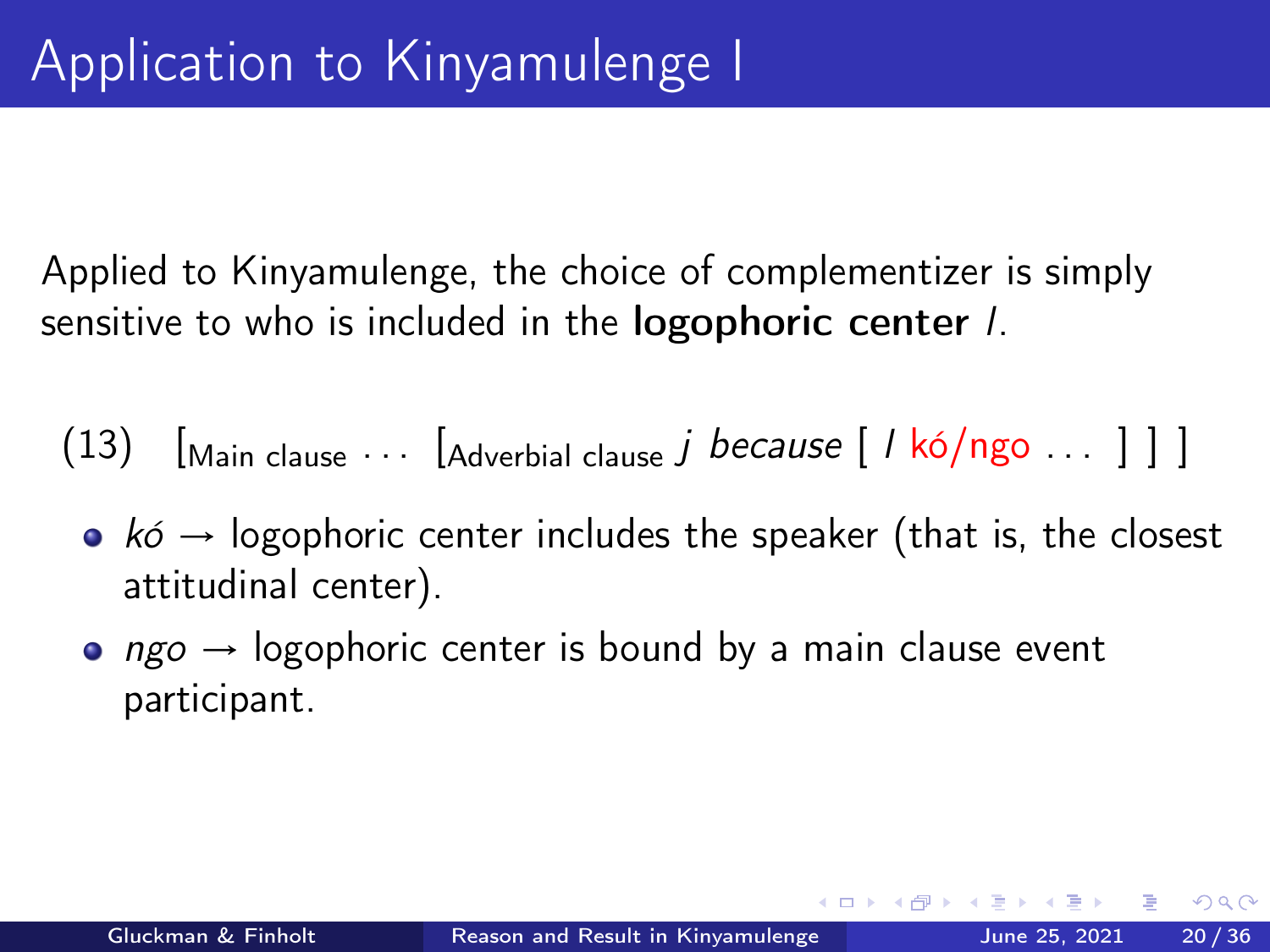We define a "modal complementizer" which displays perspective-based allomorphy.

- (14) For some logophoric center *l*,  $\text{[COMP]} = \lambda P \lambda w$ .  $\forall w' \in \text{Dox}_{l,w}, P(w') = 1$ 
	- a. COMP is realized as  $k\acute{o}$  when *l* is bound by the closest attitude center.
	- b. COMP is realized as  $ngo$  when l is bound by an event participant.

(Cf. [Kratzer 2006;](#page-34-4) [Moulton 2009;](#page-35-8) [Elliott 2017\)](#page-34-5)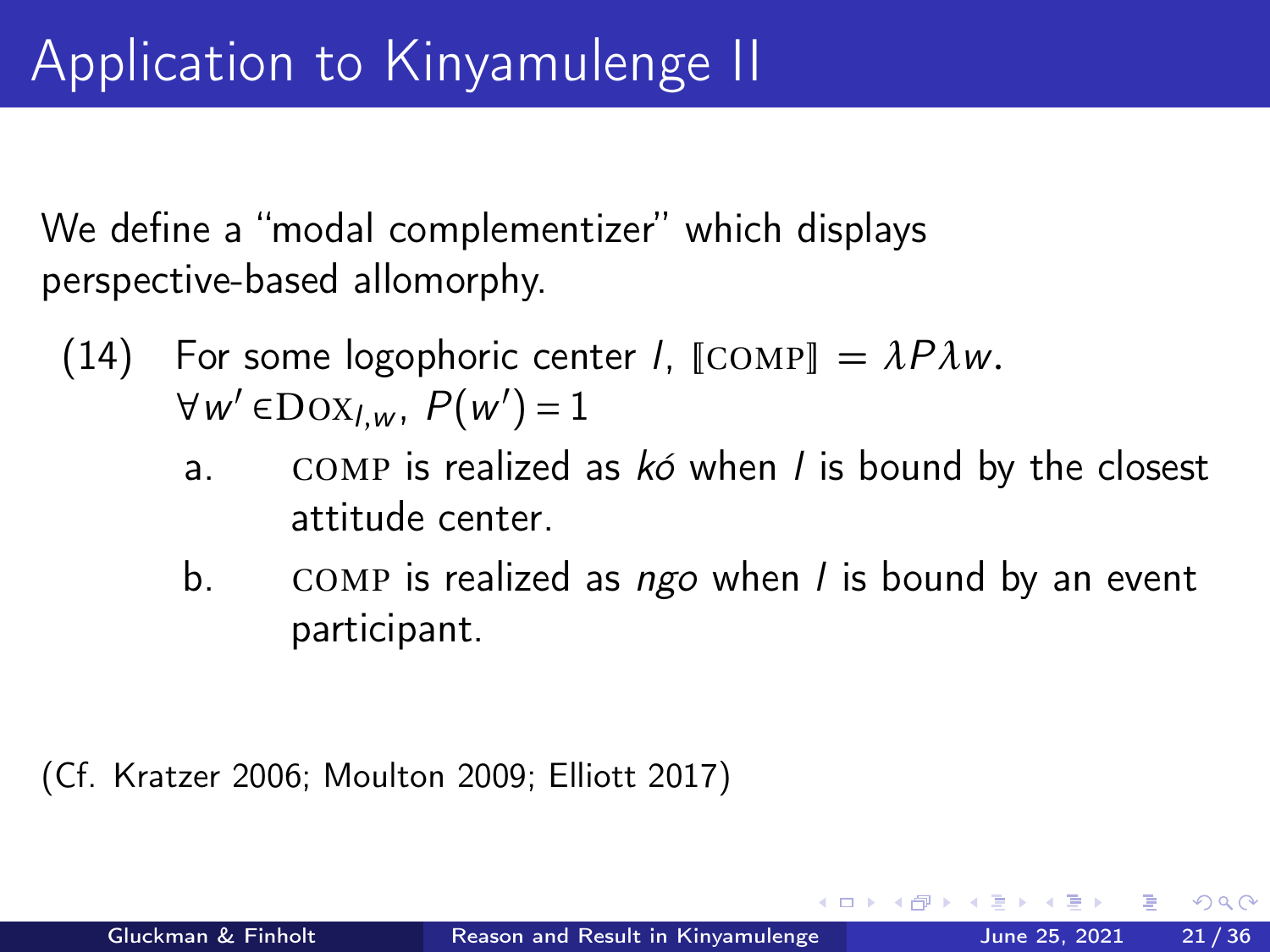We further define two clausal connectives, REASON and RESULT. Both are evaluated relative to a causal judge (cf. [Stephenson 2007\)](#page-35-1)

- (15) a. [REASON]<sup> $j = \lambda P \lambda Q \lambda w$ . According to j's relevant</sup> knowledge, the reason that  $Q(w) = 1$  is that  $P(w) = 1$ .
	- b.  $[{\tt \begin{bmatrix} \mathbb{R} & \mathbb{R} & \mathbb{R} & \mathbb{R} \end{bmatrix}}^j = \lambda P \lambda Q \lambda w$ . According to *j*'s relevant knowledge, the result of  $Q(w) = 1$  is that  $P(w) = 1$
	- REASON has allomorphs *kuvera* and  $\varphi$
	- RESULT has allomorphs *kugira* and  $\emptyset$

(We will have nothing to say below about the causal judge.)

つひひ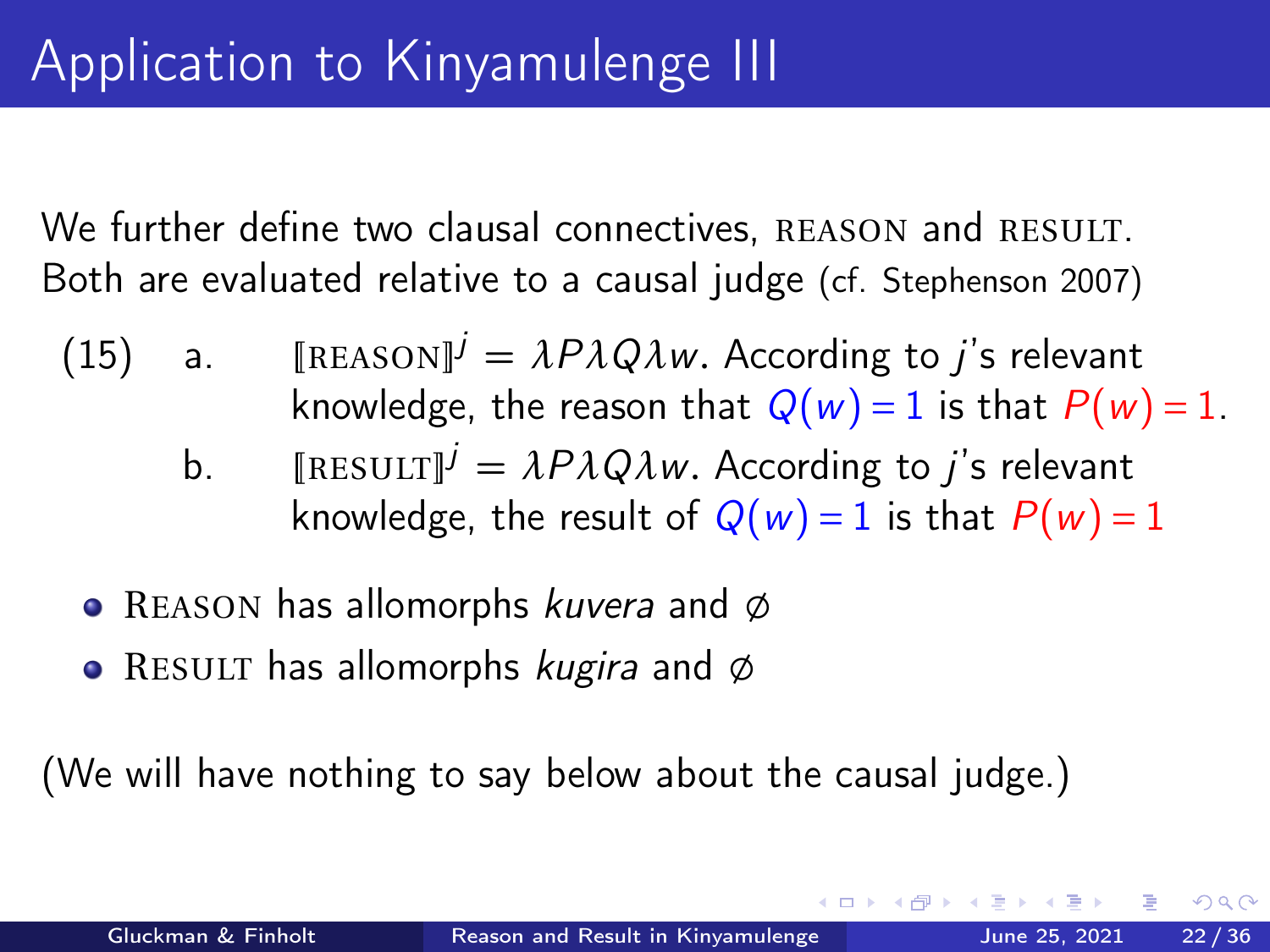# Application to Kinyamulenge IV

Reason-clauses:

- (16) Yohana yagiye kwaa muganga [ j REASON [ l kó/ngo Maria John went to hospital COMP Maria yararwaiye ] ] was.sick
	- 'John went to the hospital because Mary is sick.'
	- a. kó: According to the speaker's and John's relevant knowledge, the reason that John went to the hospital in  $w$  is that,  $\boxed{\forall w' \in \textsf{Dox}_{Spkr + John, w}}$ , Mary is sick in  $w'$
	- b. *ngo:* According to the speaker's and John's relevant knowledge, the reason that John went to the hospital in  $w$  is that,  $\boxed{\forall w' \in \text{Dox}_{John,w}}$ , Mary is sick in  $w'$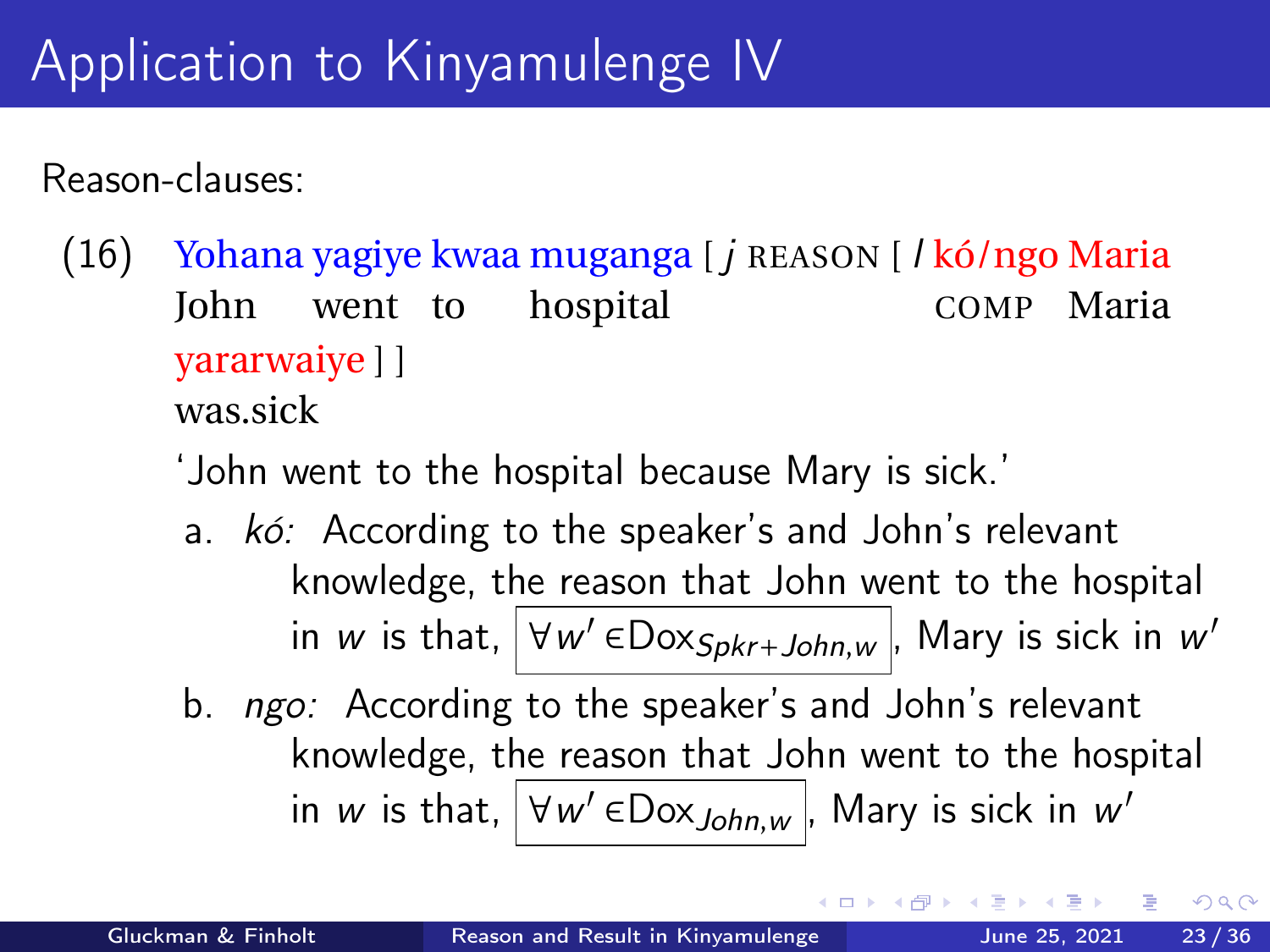Result-clauses:

- (17) Maria yarushe [*j* RESULT [*l* [kó/ngo yiig{a,e}]] Mary was.tired COMP studies 'Mary is so tired that she cannot study.'
	- a. kó: According to the speaker's and Mary's relevant knowledge, the result of Mary being tired in  $w$  is that  $\overline{\forall w' \in}$ Dox $_{Spkr,w}$ , Mary doesn't study in  $w'$
	- b. *ngo:* According to the speaker's and Mary's relevant knowledge, the result of Mary being tired in w is that  $\overline{\forall w' \in}$ Dox $_{Mary,w}$ , Mary doesn't study in  $w'$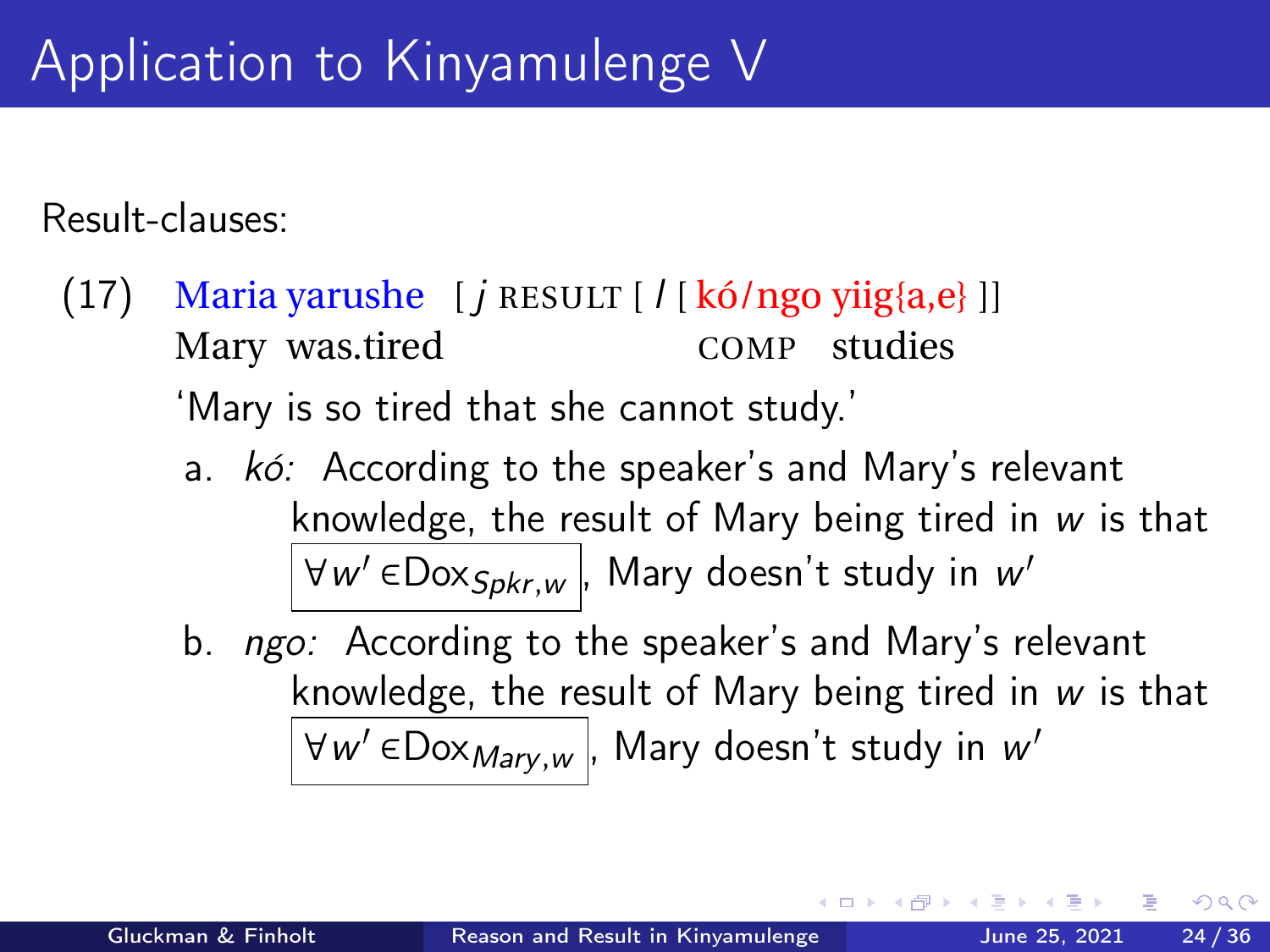Our analysis as is suggests that the adverbial clause is always evaluated relative to a doxastic modal base—clearly insufficient for result clauses, which often express the intentions or desires of an individual.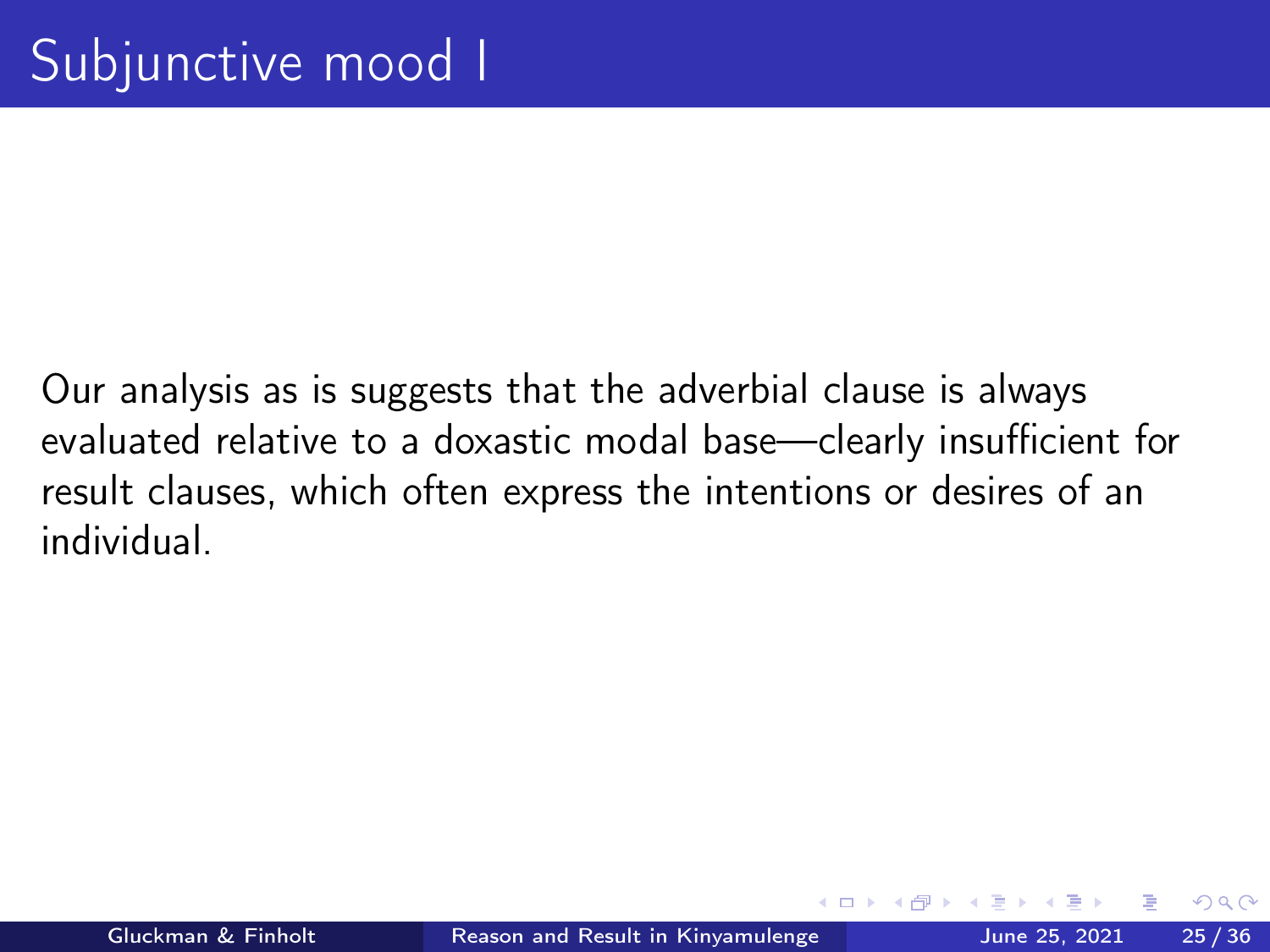We believe this additional meaning can be attributed to the noted presence of subjunctive mood (or some other modal element) in result clauses.

(18) John ya-gi-ye i=Kigali ngo a-vug-an-e John 1SM-go-ASP LOC=Kigali COMP 1SM-speak-RCP-SBJV na Maria with Mary

'John went to Kigali so that he could speak with Mary.'

Following some recent work on the meaning of subjunctive, we say that subjunctive mood imposes an ordering on a set of beliefs, ranking some worlds higher than others along some additional parameter (e.g., desires) [\(Mari and Portner, 2018;](#page-34-6) [Portner and Rubinstein, 2020\)](#page-35-9)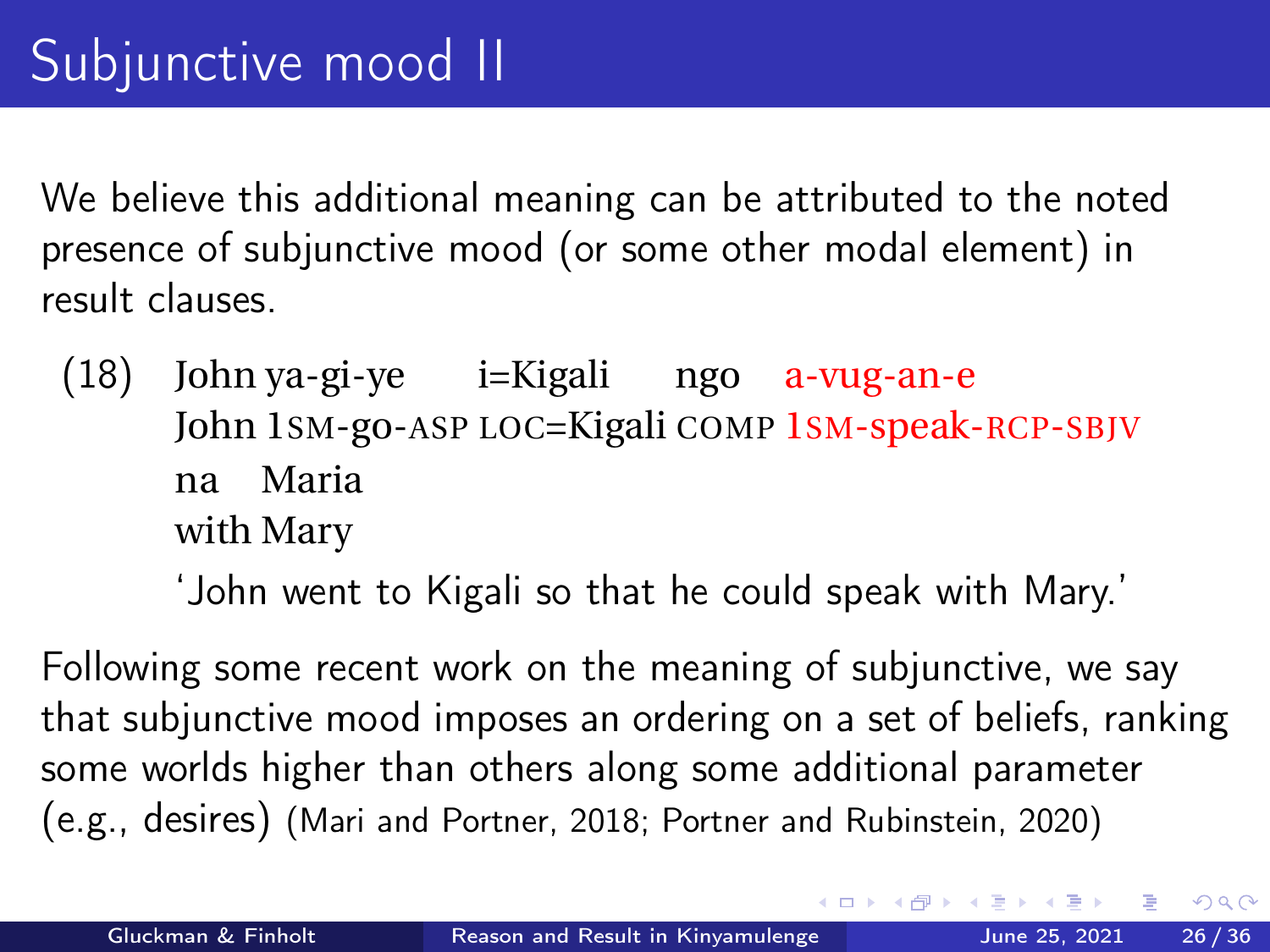## Observation #1: Usage

- Reason clauses :  $k\acute{o}$  is preferred, but ngo is possible.
- Result clauses :  $ngo$  is preferred, but  $k\acute{o}$  is possible.
- $\rightarrow$  Reason-clauses correlate with ko if their typical usage involves reasoning on the part of the speaker.
- $\rightarrow$  Result-clauses correlate with ngo if their typical usage involves describing the motivations of an event-participant.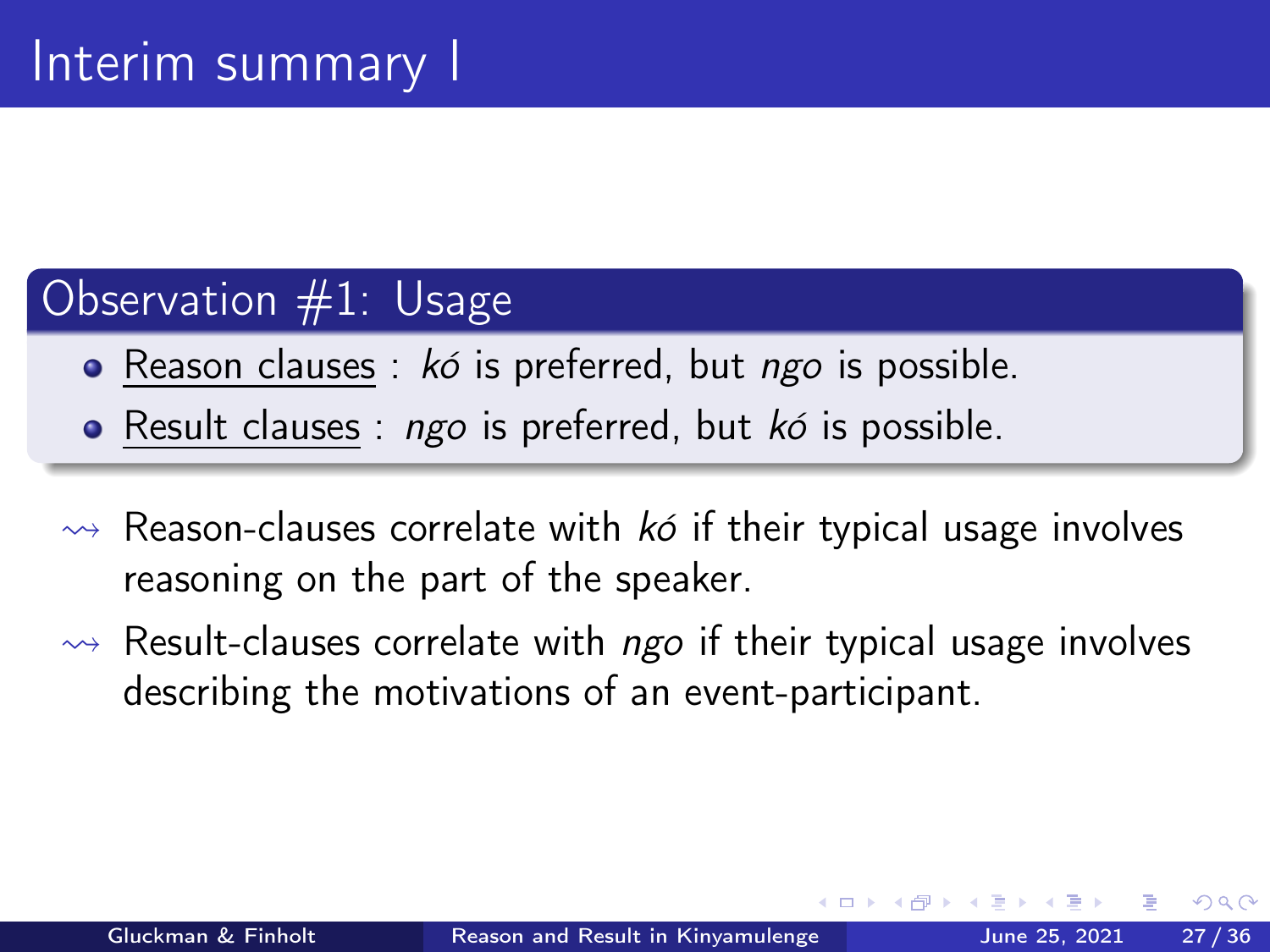### Observation #2: Meaning

- $k\acute{o} \rightsquigarrow$  speaker-belief
- *ngo*  $\rightsquigarrow$  someone else's belief

 $\rightarrow$  This meaning distinction is hard-wired into the meaning of the complementizers:

- $\bullet$  kó is anchored to an attitude center.
- ngo is anchored to an event participant.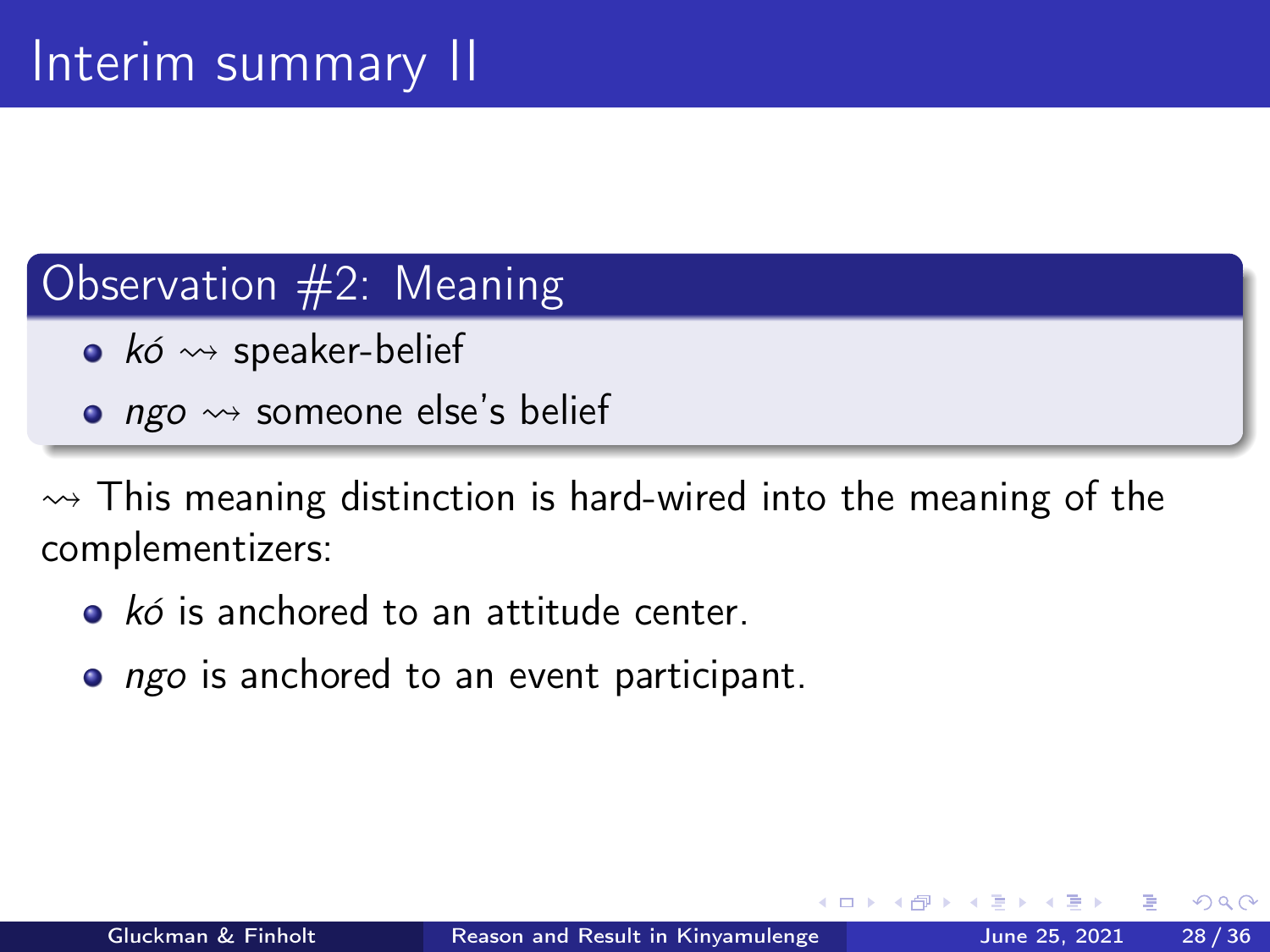<span id="page-28-0"></span>Like Charnavel, we find that reason-clauses may exhibit a perspectival shift in embedding contexts. In [\(19\)](#page-28-1), kó can reflect only Bill's belief that Mary is sick.

<span id="page-28-1"></span> $(19)$ Bill 1sm-think-ASP COMP John 1sm-go-ASP to 1sm-doctor ya-tekerek-ye kó John-ya-gi-ye kwaa mu-gaanga kó COMP Maria 1SM-PRES-be.sick-ASP Maria ya-ra-rwa-ye 'Bill thinks that John went to the hospital because Mary was sick.'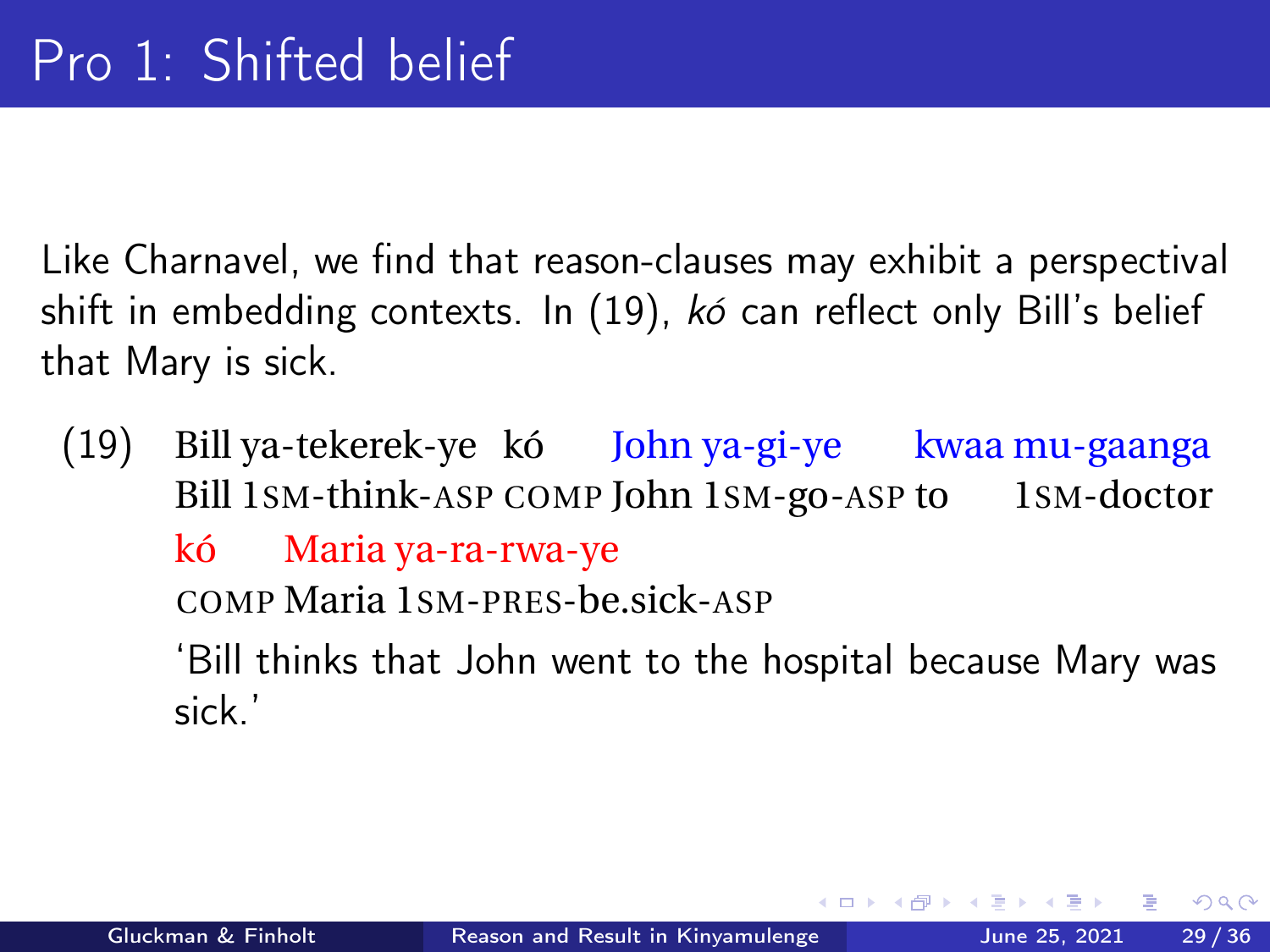Broadly, kó and ngo alternate as the head of selected embedded clauses as well, and reflect a similar distinction.

(20) Maria a-zi {ko,ngo} na-gi-ye i=Kigali Maria 1SM-know COMP 1SM.PST-go-PRF LOC=Kigali 'Mary knows that I went to Kigali.'

Speaker comment:

- With  $k6$ : I'm in Kigali and Mary knows it
- With *ngo*: Mary thinks I'm in Kigali, but I'm not.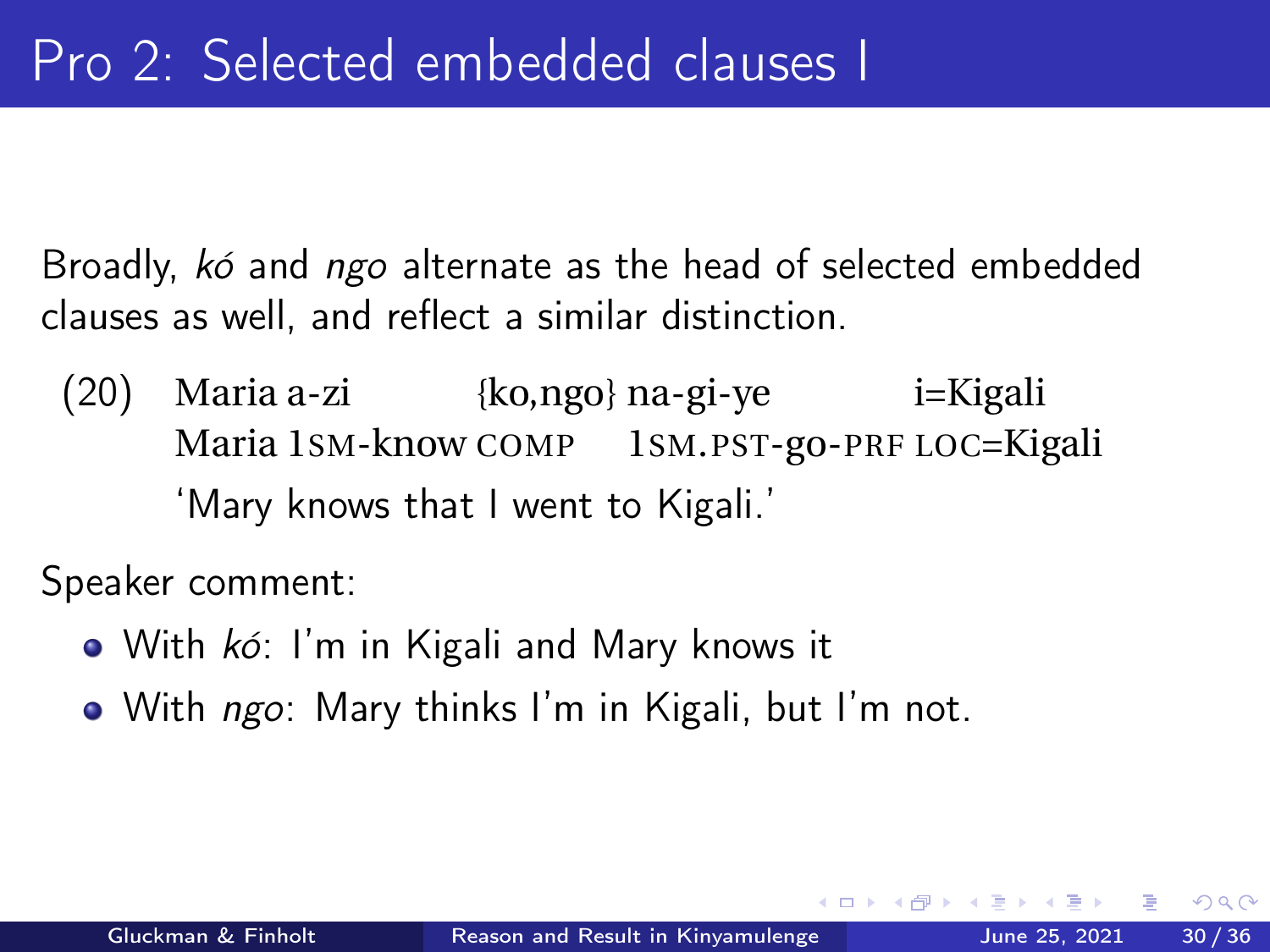Importantly, the alternation does not reflect factivity per se [\(Özyıldız,](#page-35-10) [2017\)](#page-35-10). Both complementizers are available under anti-factive verbs, like possibility modals.

(21) bi-ra-shobok-a kó/ngo Johana a-ri kuri=restora 8SM-PRES-MOD-FV COMP John 1SM-COP LOC=restaurant ya 9.LNK Mary Maria

'It's possible that John is at Mary's coffeeshop.'

- With kó, it's a higher probability, rather than a 50/50 possibility
- $\bullet$  with *ngo*, it's just a 50/50 possibility.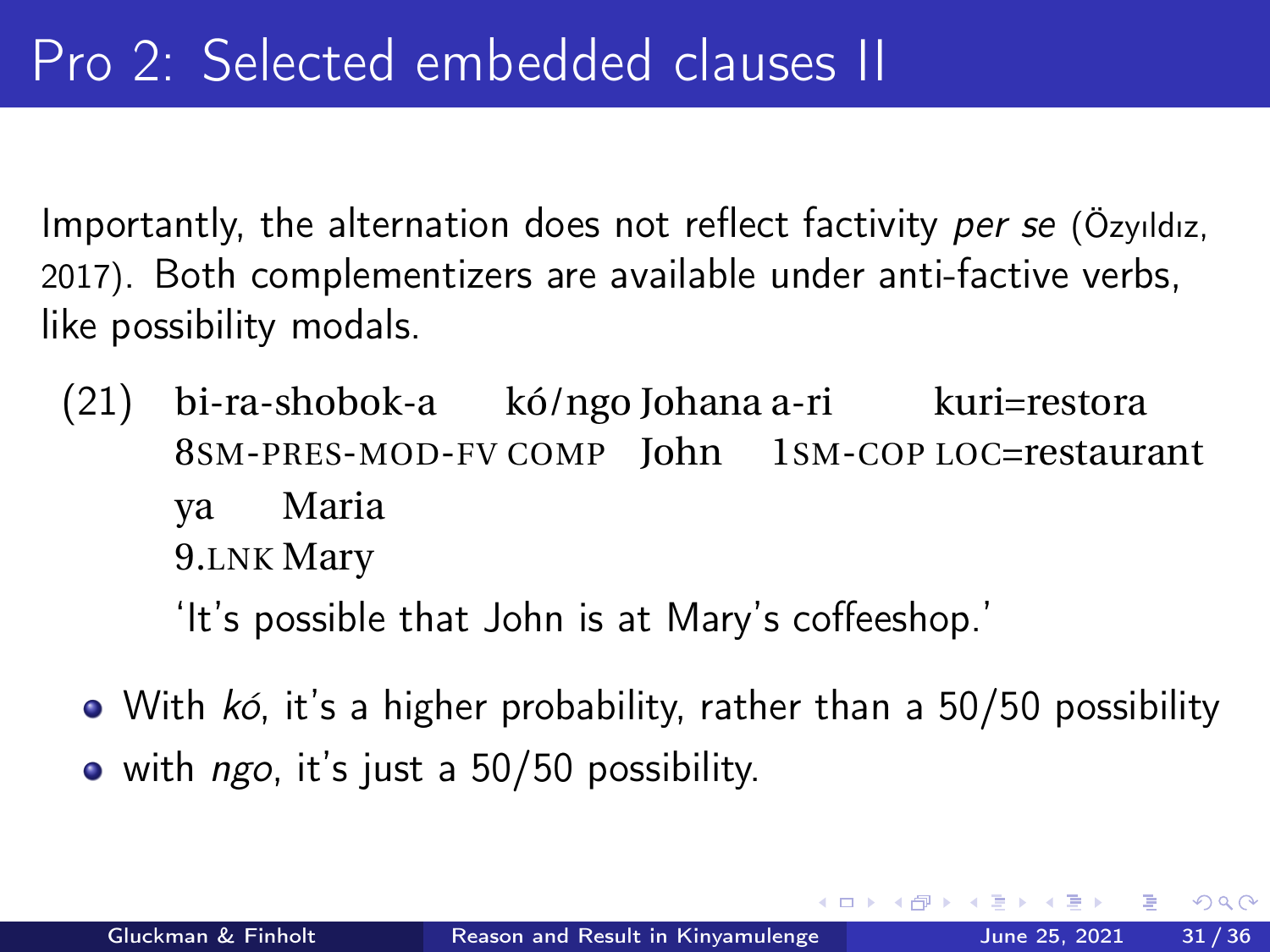As a complete explanation for  $k\acute{o}$  and ngo, the above account is insufficient. The issue is that  $ngo$  has a secondary (productive) use as a hearsay/reportative/indirect evidential.

- $(22)$ COMP Maria 1SM-go-ASP LOC=Kigali Maria ya-gi-ye i=Kigali
	- '(I heard that) Mary went to Kigali'

This use shares with *ngo* above "speaker-distancing," but it's not clear how this could be derived from a local dependency. (This overlap in meaning is found across the related Bantu languages, even among non-cognate forms; [Givón and Kimenyi 1974;](#page-34-7) [Botne 1997,](#page-34-8) [2020;](#page-34-9) [Nassenstein 2016\)](#page-35-3)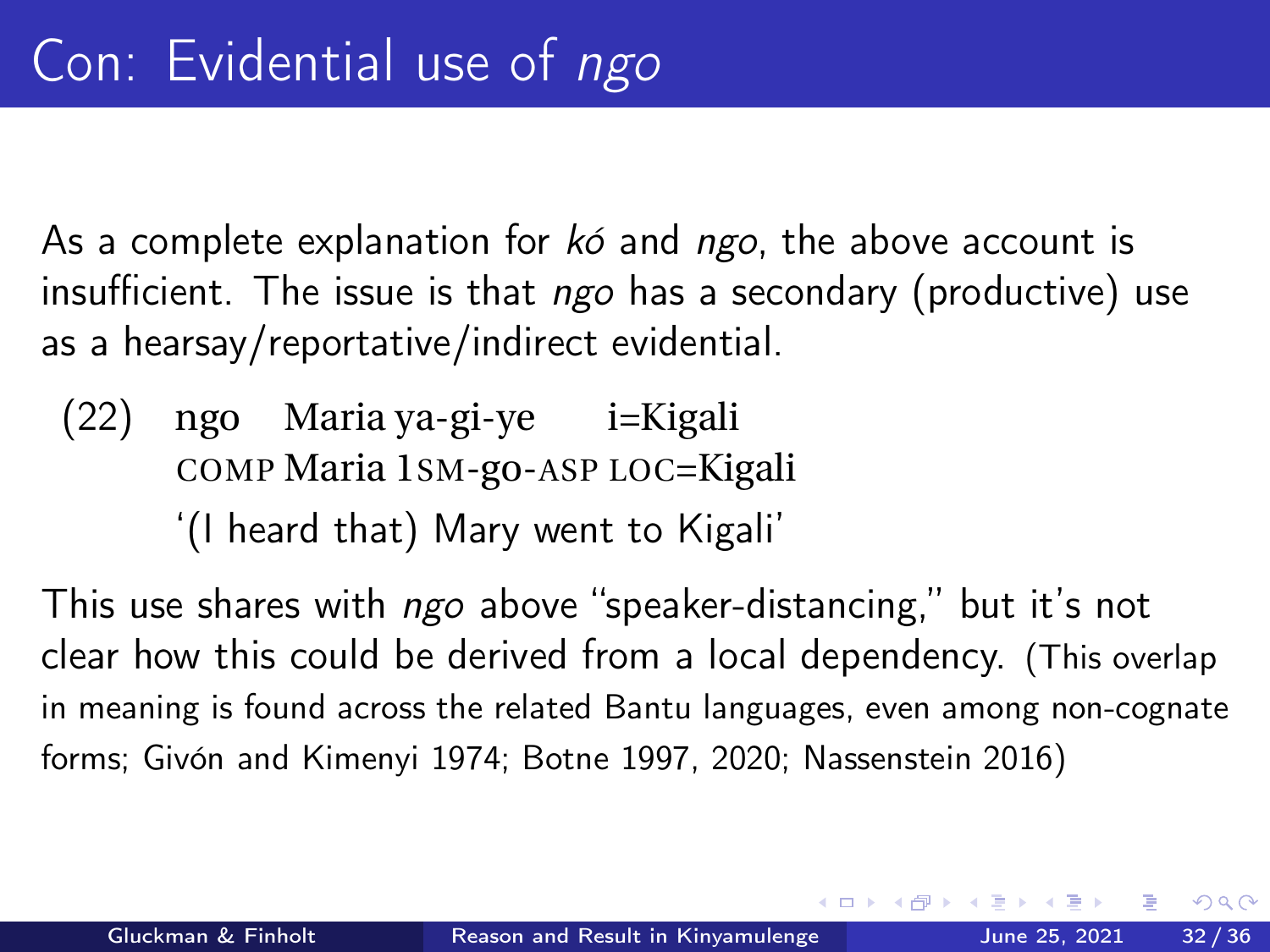Kinyamulenge provides support for the idea that reason- and result-clause involve multiple perspectival loci, as argued in [Charnavel](#page-34-0) [\(2019\)](#page-34-0).

We also find that the (attitudinal) perspective in the adverbial clause can be shifted depending on the complementizer that is chosen.

Two avenues for future work:

- The role of kó and ngo heading selected clauses  $\rightsquigarrow$  a more complete formal account.
- $\bullet$  The micro-typological comparison:  $k\acute{o}$  and ngo take on slightly different meanings in closely related languages.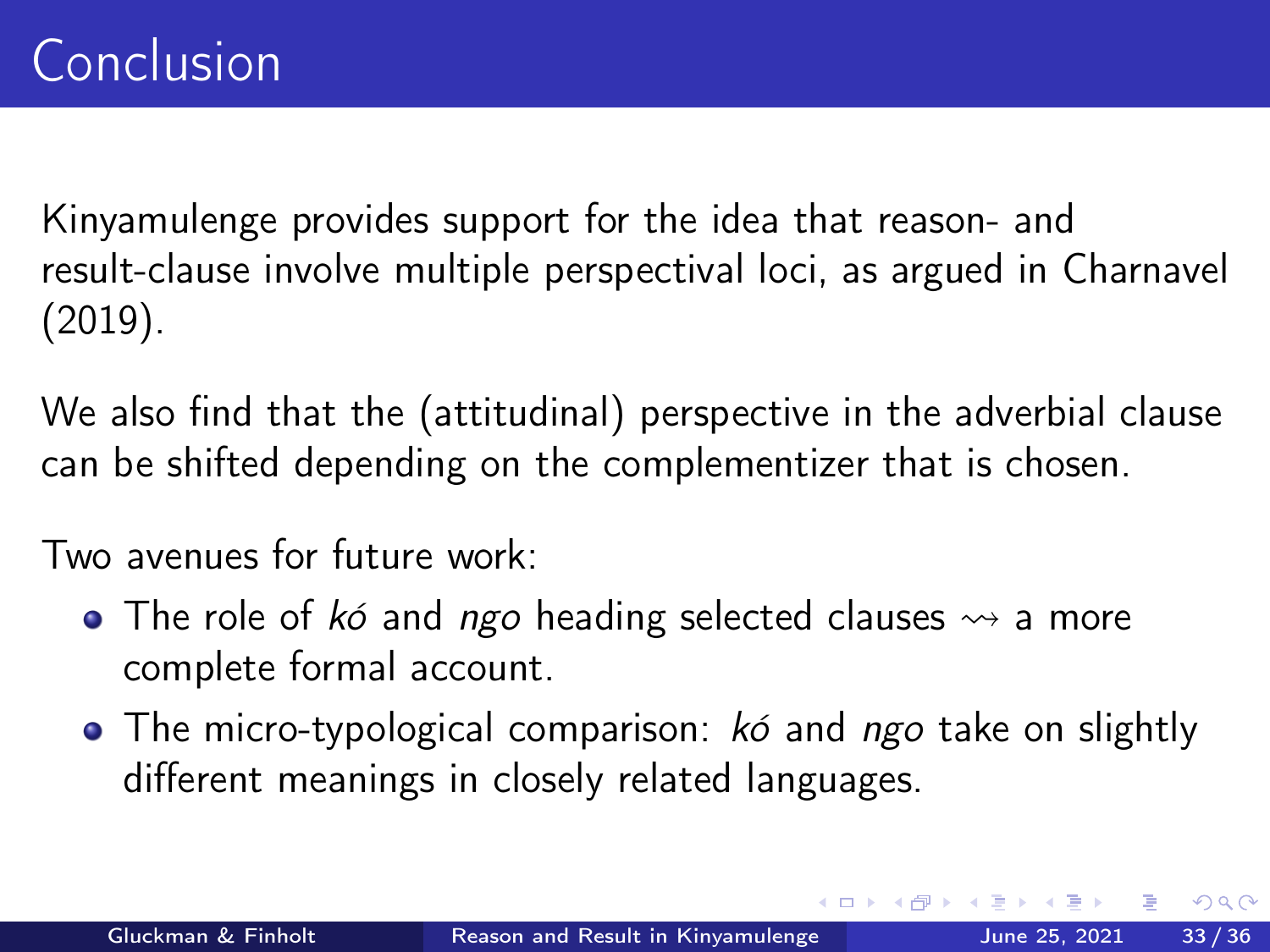Thanks to JP Sabimpa for his generosity and patience.

4 0 3

 $QQ$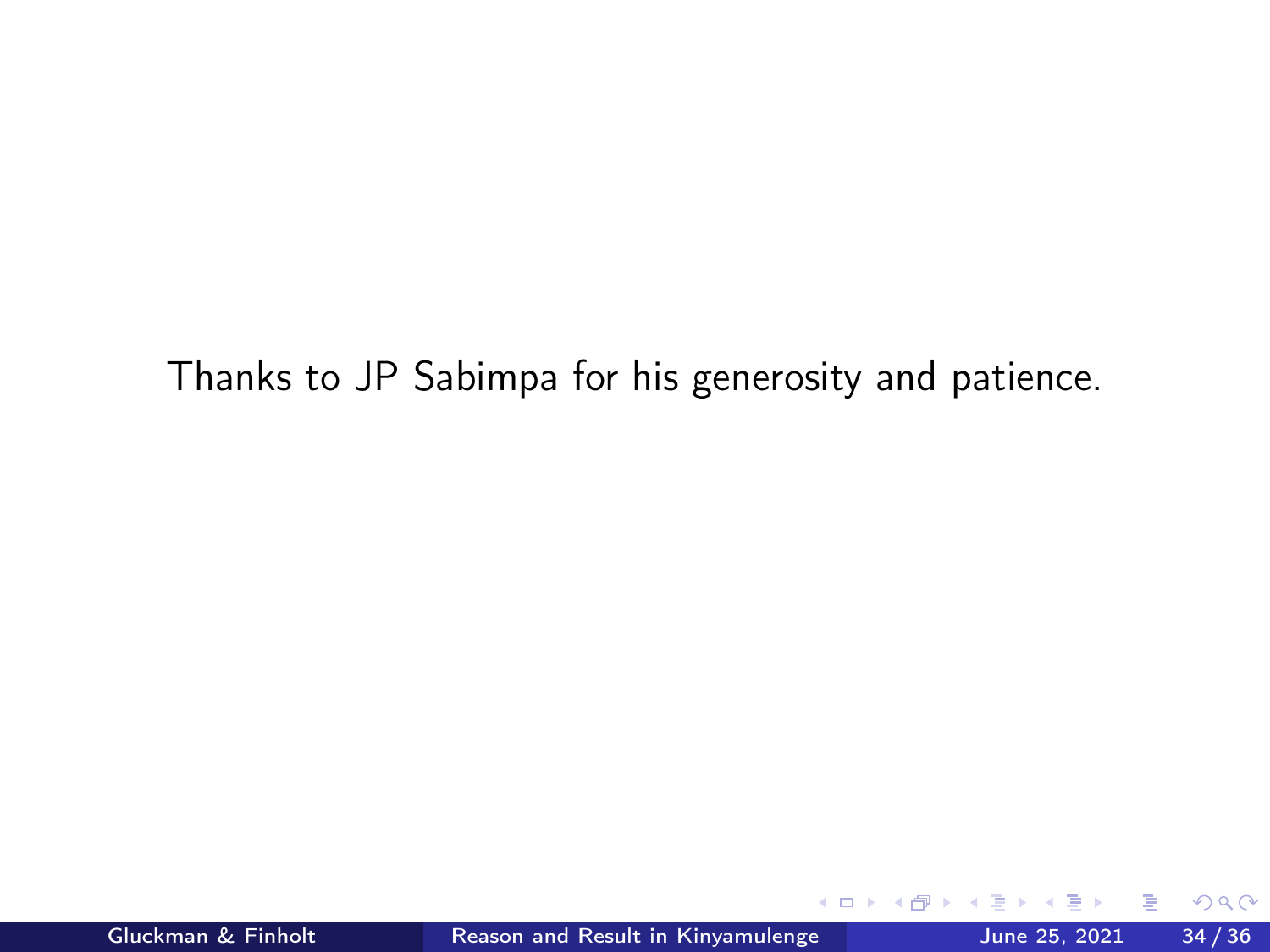- <span id="page-34-8"></span>Botne, R. (1997). Evidentiality and epistemic modality in Lega. Studies in Language, 21(3):509–532.
- <span id="page-34-9"></span>Botne, R. (2020). Evidentiality in African languages. In Between Evidentials and Modals.
- <span id="page-34-3"></span>Charnavel, I. (2017). Non-at-issueness of since-clauses. In Proceedings of SALT 27, pages 43–58.
- <span id="page-34-0"></span>Charnavel, I. (2019). Perspectives in causal clauses. Natural Language & Linguistic Theory, 37:389–424.
- <span id="page-34-2"></span>Dowty, D. (1979). Word Meaning and Montague Grammar. Reidel.
- <span id="page-34-5"></span>Elliott, P. (2017). Elements of Clausal Embedding. PhD thesis, University College London.
- <span id="page-34-7"></span>Givón, T. and Kimenyi, A. (1974). Truth, belief and doubt in Kinyarwanda. The Papers from the Fifth Annual Conference on African Linguistics, 5:95–114.
- <span id="page-34-1"></span>Karttunen, L. (1971). Implicative Verbs. Language, 47:340–358.
- <span id="page-34-4"></span>Kratzer, A. (2006). Decomposing attitude verbs. accessed online at http://semanticsarchive.net/Archive/DcwY2JkM/attitude-verbs2006.pdf.

<span id="page-34-6"></span>Mari, A. and Portner, P. (2018). Mood variation with belief predicates. Manuscript.

G.

イロト イ押ト イヨト イヨトー

 $QQ$